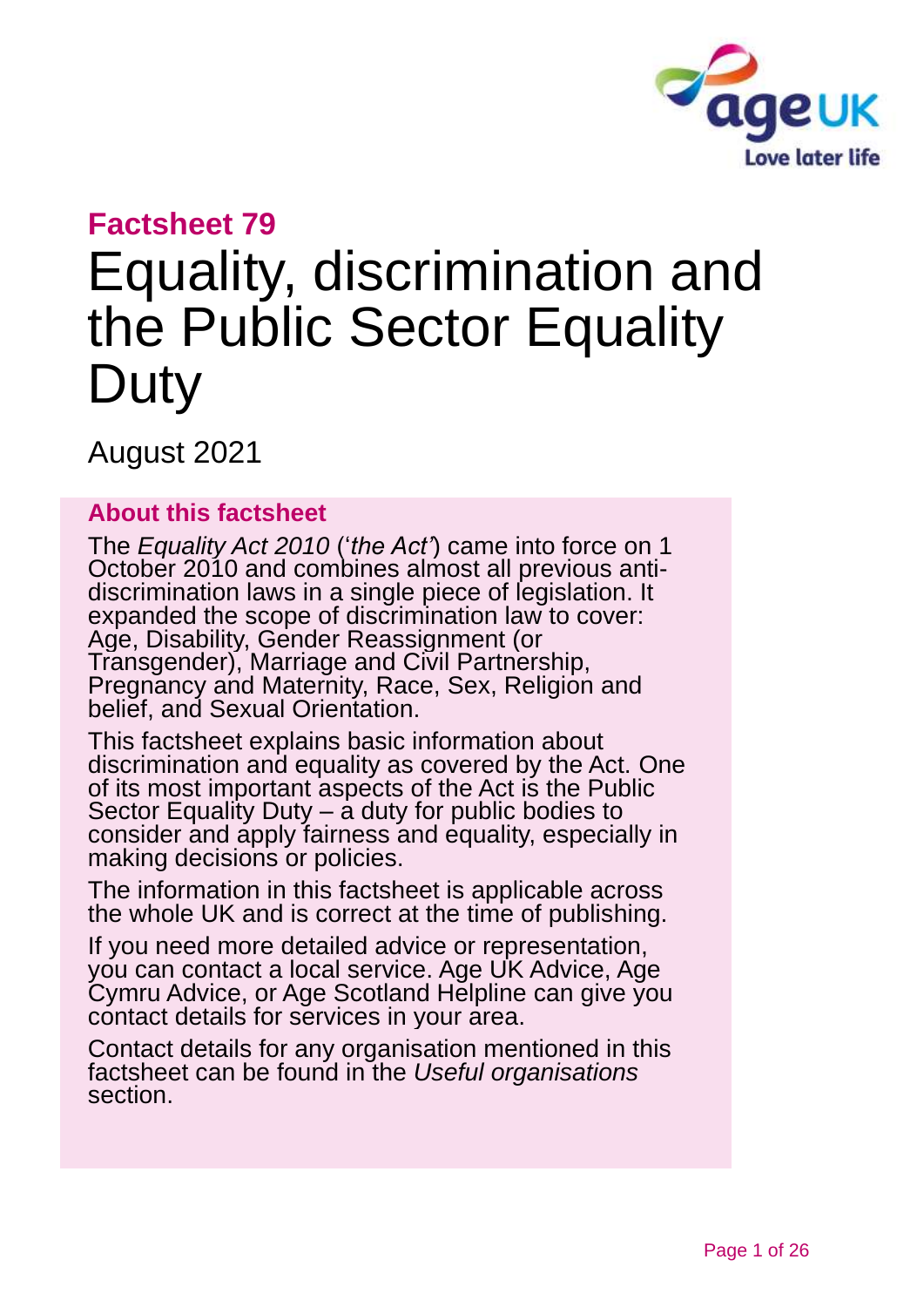# **Contents**

| 1 What is the Equality Act?                                              | 3               |
|--------------------------------------------------------------------------|-----------------|
| 1.1 How does the law protect me from age<br>discrimination?              | 3               |
| 1.2 Reasonable adjustments and the Public Sector<br><b>Equality Duty</b> | 5               |
| 1.3 In what situations does the Equality Act apply?                      | 8               |
| 1.3.1 Exemptions                                                         | 8               |
| 1.4 What do I do if I have been discriminated against? 9                 |                 |
| 2 Public Sector Equality Duty (PSED)                                     | 10              |
| 2.1 Why is it important?                                                 | 10              |
| 2.2 General duties                                                       | 11              |
| 2.3 Specific duties (England only)                                       | 11              |
| 3 Who does the PSED apply to?                                            | 12              |
| 3.1 Public bodies                                                        | 12 <sub>2</sub> |
| 3.2 Private bodies carrying out public functions                         | 12 <sub>2</sub> |
| 4 The PSED and older people                                              | 13              |
| 5 How can I challenge a breach of the PSED?                              | 13              |
| 5.1 Enforce the PSED without going to court                              | 13              |
| 5.2 How to do this yourself                                              | 14              |
| 5.3 What the EHRC can do                                                 | 14              |
| <b>6 Equality impact assessment</b>                                      | 16              |
| 7 How the PSED has been applied                                          | 17              |
| 8 Human rights in the UK                                                 | 20              |
| 8.1 Human rights impact assessment                                       | 21              |
| <b>Useful organisations</b>                                              | 22              |
| Age UK                                                                   | 25              |
| Support our work                                                         | 25              |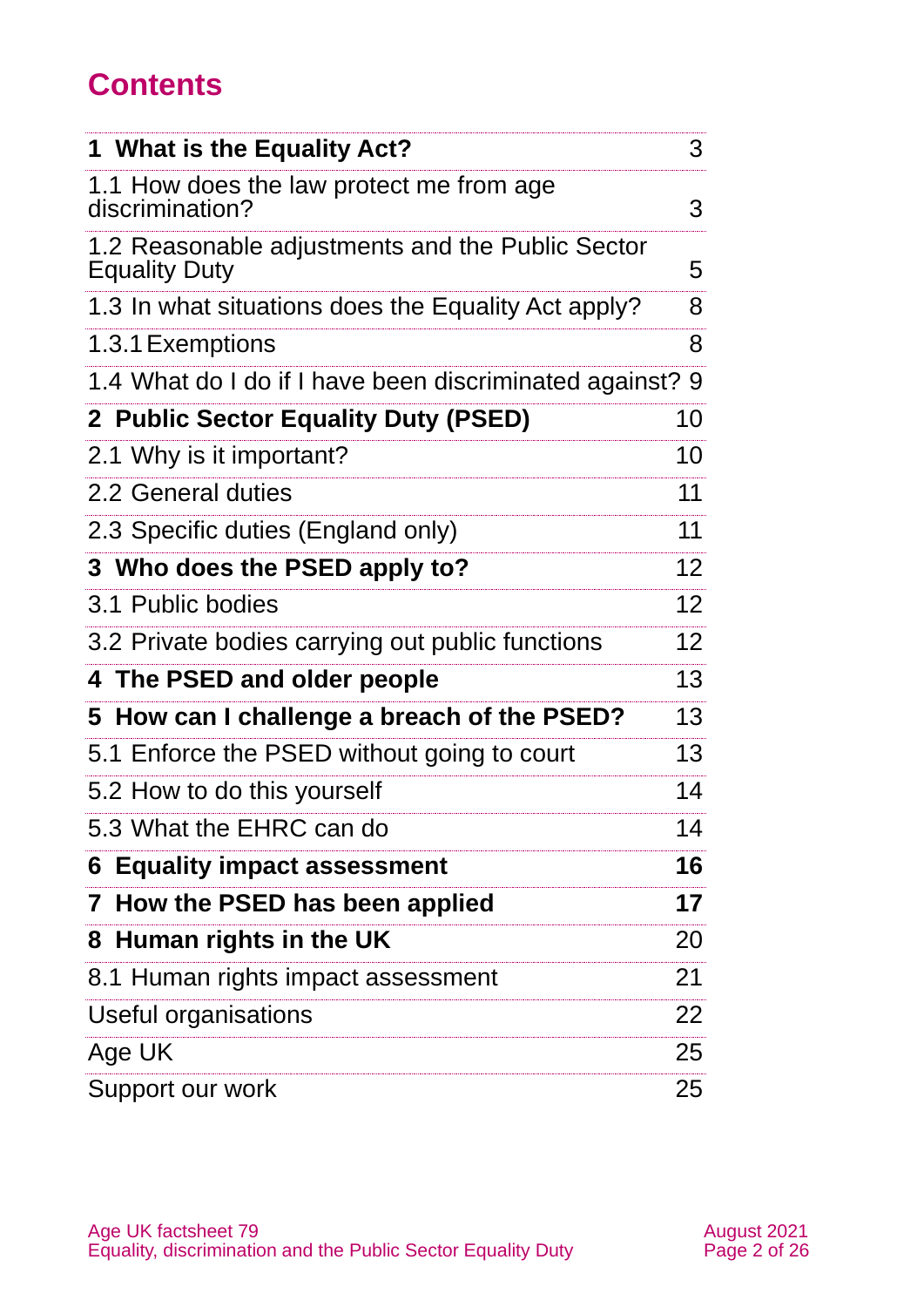# <span id="page-2-0"></span>**1 What is the Equality Act?**

The *Equality Act 2010* ('the Act') protects you from discrimination. This means discrimination or unfair treatment on the basis of certain personal characteristics when at work, accessing a service and in certain other situations is unlawful. The Act applies to discrimination based on:

- Age
- ⚫ Disability
- ⚫ Gender reassignment
- Marriage or civil partnership
- Pregnancy and maternity
- ⚫ Race
- ⚫ Religion or belief
- $\bullet$  Sex
- Sexual orientation

These are called '*protected characteristics*' under the Act.

### **1.1 How does the law protect me from age discrimination?**

You are protected against different types of discrimination under the Act.

#### **Direct discrimination**

This happens if you are treated less favourably by someone than they would treat others because of a protected characteristic. For example, your local gym refuses to give you a membership because of your age.

Direct discrimination on the basis of protected characteristics cannot be objectively justified, except in some cases involving age (see below).

#### **Indirect discrimination**

This happens where a policy or practice is applied equally to everyone but has a disproportionate negative effect on people who share a protected characteristic with you such as age.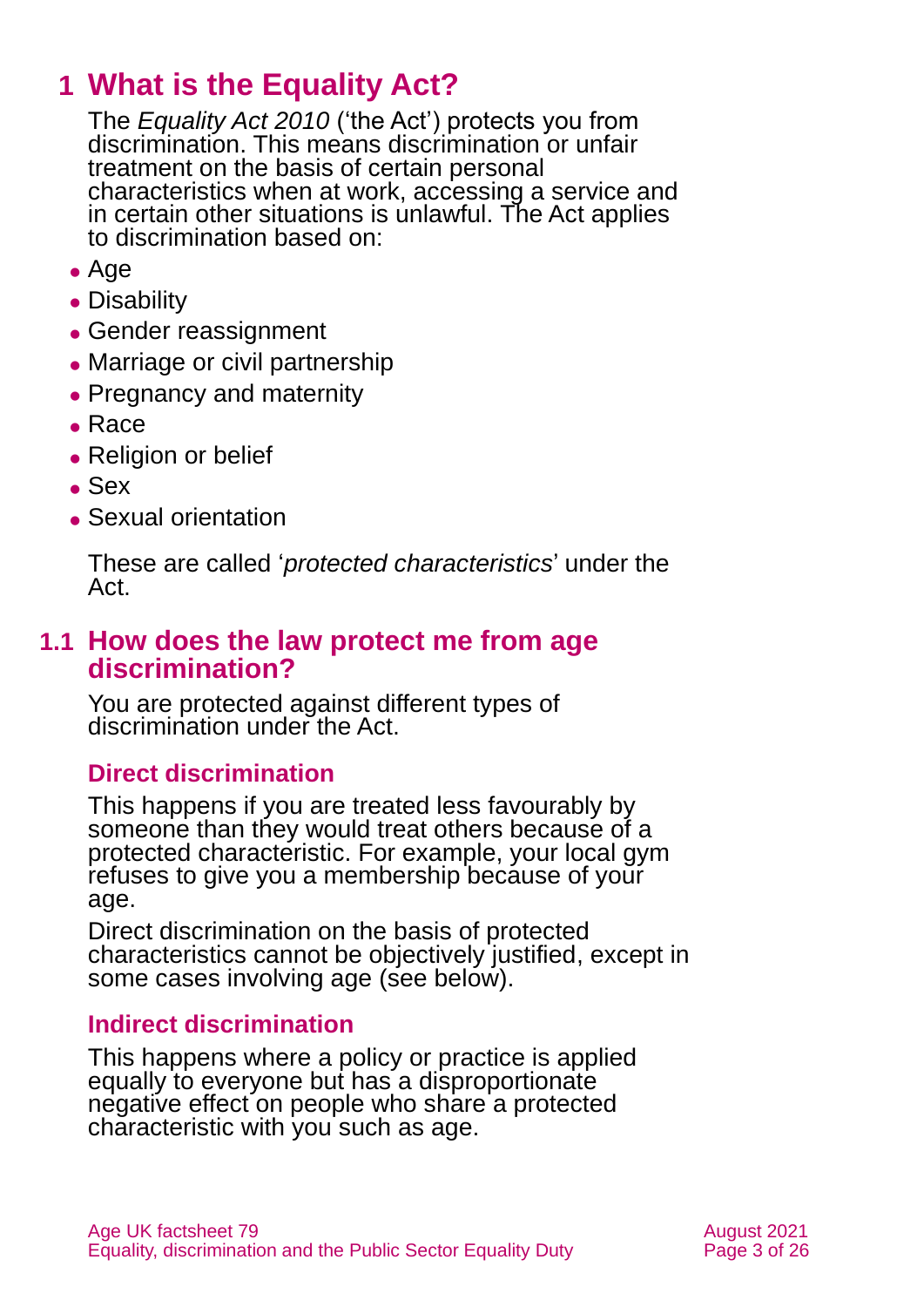For example, Jay is 68 years old. An optician says anyone can pay for glasses in instalments if they work. This disadvantages Jay and other people also over State Pension age who are less likely to work than people under 66 years.

#### **Objective justification**

Direct and indirect discrimination are unlawful unless the organisation can objectively justify it. That is, it can show that there is a real need for the policy or practice, and that it acted appropriately and necessarily in trying to meet that need.

#### **Harassment**

This is if you experience behaviour related to a protected characteristic that makes you feel intimidated, humiliated, offended, or degraded, or that creates a hostile environment. For example, a nurse makes offensive jokes about your age or religion whilst you are in hospital.

#### **Victimisation**

This is if you are treated unfairly because you do a '*protected act*' or the person or organisation thinks you have done or might do a protected act. Protected acts include making a claim or complaint about discrimination or harassment or giving evidence when someone else makes a claim or complaint.

For example, the nurse who made offensive jokes about your age treats you badly because she thinks you have made a complaint to her supervisor about the jokes.

#### **Failure to make reasonable adjustments**

Not providing disabled people with the reasonable adjustments they need to access jobs, education and services as easily as non-disabled people is also unlawful under the Act.

#### **Public Sector Equality Duty**

The Public Sector Equality Duty (PSED) means that, when making decisions, public bodies such as local authorities, hospital trusts and police authorities must give serious consideration to the need to: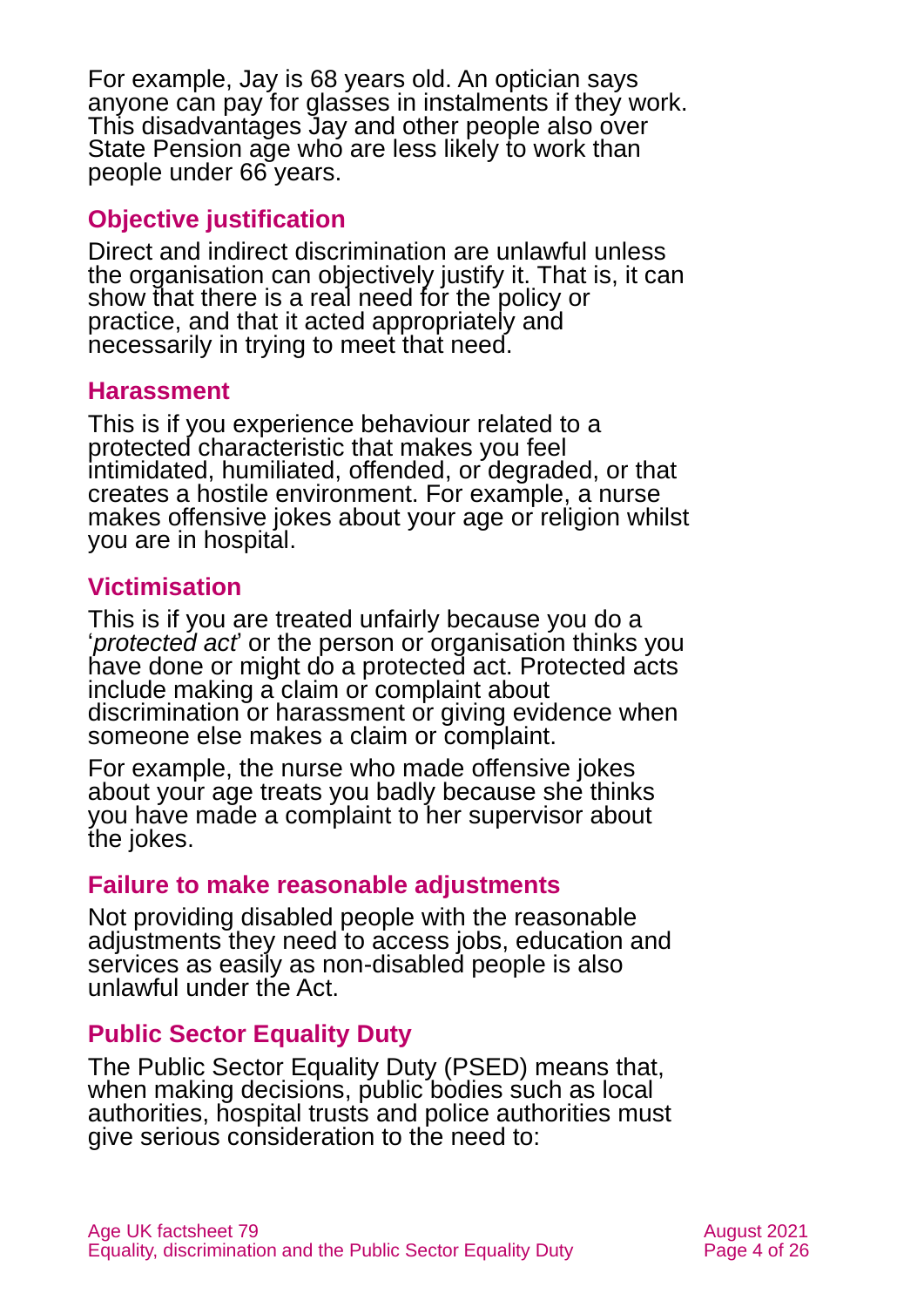- ⚫ eliminate unlawful discrimination and other conduct prohibited by the Act
- ⚫ advance equality of opportunities between people sharing a protected characteristic and those who do not, including through encouraging participation, removing or minimising disadvantages, and taking steps to meet needs
- ⚫ foster good relations between people with protected characteristics and others.

They must consider the needs of people with protected characteristics, including older people, when considering introducing a new policy or reviewing existing ones as well as when planning or carrying out their public duties or services.

For example, if a public body is considering cancelling a local bus service but the service is used a lot by older people to get to local health services, the impact on older people should be considered when a decision is made.

### **1.2 Reasonable adjustments and the Public Sector Equality Duty**

The reasonable adjustments duty contains three requirements that apply:

- ⚫ to employers, service providers, public bodies, educational institutions, associations and landlords
- ⚫ in situations where a disabled person would otherwise be placed at a substantial disadvantage compared with people who are not disabled.

The first requirement involves making changes to overcome barriers created by the physical features. This includes steps, parking areas, signage, floor covering, furniture and toilets or washing facilities.

The second requirement involves providing extra equipment ('*an auxiliary aid*') or getting someone to do something to assist the disabled person ('*an auxiliary service*'). This include providing personalised communication aids for people with autism or a learning disability that make it easier for them to communicate with others or providing people who are deaf with a hearing loop or sign language interpreter.

The last requirement involves changing the way things are done if disabled people are put at a substantial disadvantage by a provision, criterion or practice.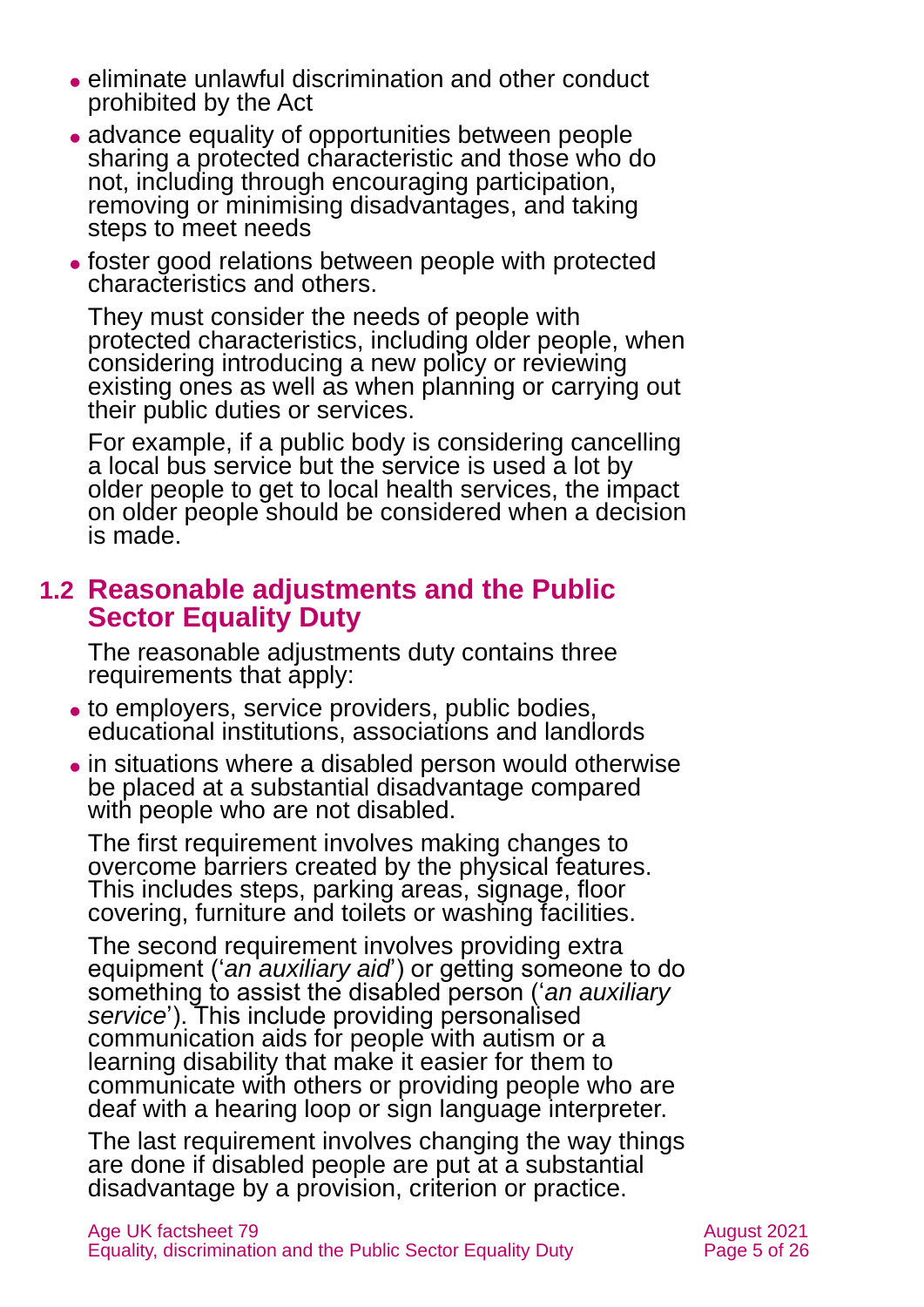This includes providing information in easyread format on making appointments or repeating explanations of what is happening in a clear and simple way. It can also include changes to policies such as requiring customers to queue for a service, which disadvantages a disabled person who finds it difficult to stand for long periods.

The duty to make reasonable adjustments in the context of service provision is anticipatory. This means service providers and those exercising a public function should not wait for disabled people to tell them that they need reasonable adjustments put in place to use their services.

Instead, they should:

- ⚫ think in advance (and on an ongoing basis) about what disabled people with a range of impairments might reasonably need to access the same opportunities as non-disabled, and
- ⚫ put reasonable adjustments in place to proactively remove barriers that could put disabled people at a substantial disadvantage.

The duty to make reasonable adjustments is a continuing duty that should be kept under regular review. It is not something that needs simply to be considered once only and then forgotten.

If a disabled person wants to use an organisation's services but finds barriers, then the organisation needs to think about reasonable adjustments. This applies whether or not it has already made any adjustments.

If the organisation changes what it does, the way that it does it or moves premises or makes changes to its existing premises, then it should review the adjustments it has made. What was originally a reasonable step to take may no longer be enough.

Equally, a step that might previously have been an unreasonable one for an organisation to have to take could become a reasonable step because circumstances have changed. For example, technological developments may provide new or better solutions to the problems of inaccessible services.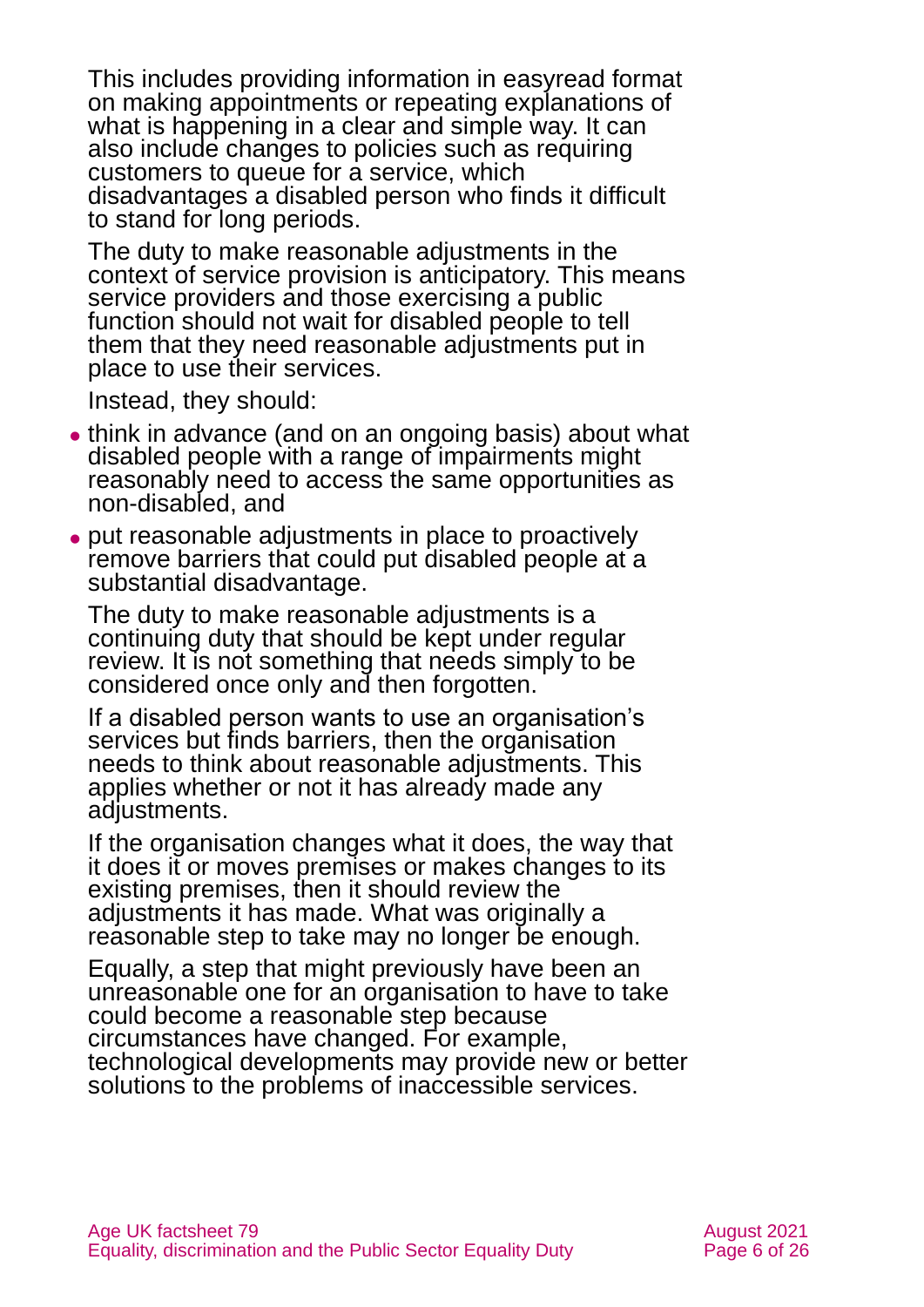#### **Example**

A library has a small number of computers for the public to use. When the computers were originally installed, the library investigated the option of incorporating text-to-speech software for people with a visual impairment. It rejected the option because the software was very expensive and not particularly effective. It would not have been a reasonable step for the library to have to take at that stage.

The library proposes to replace the computers. It makes enquiries and establishes that text-to-speech software is now efficient and within the library's budget. The library decides to install the software on the replacement computers. This is likely to be a reasonable step for the library to have to take at this time.

#### **What is reasonable?**

It depends on factors such as:

- ⚫ how effective the change will be in assisting disabled people in general or a particular customer, client, service user, or member
- whether it can actually be done
- the cost, and
- the organisation's resources and size.

It is not permissible to pass the costs of making an adjustment on to the disabled person.

Some adjustments are well known now so organisations should be able to anticipate them (for example, providing information in easyread, hearing loops, braille, large print, BLS, etc).

Organisations cannot be expected to anticipate the needs of every person using their services. Disabled people can suggest reasonable adjustments but they do not have to. It is up to the organisation to find the answer and decide if it is reasonable for them. It can be helpful for a disabled person to tell an organisation about reasonable adjustments others have put in place to remove similar barriers.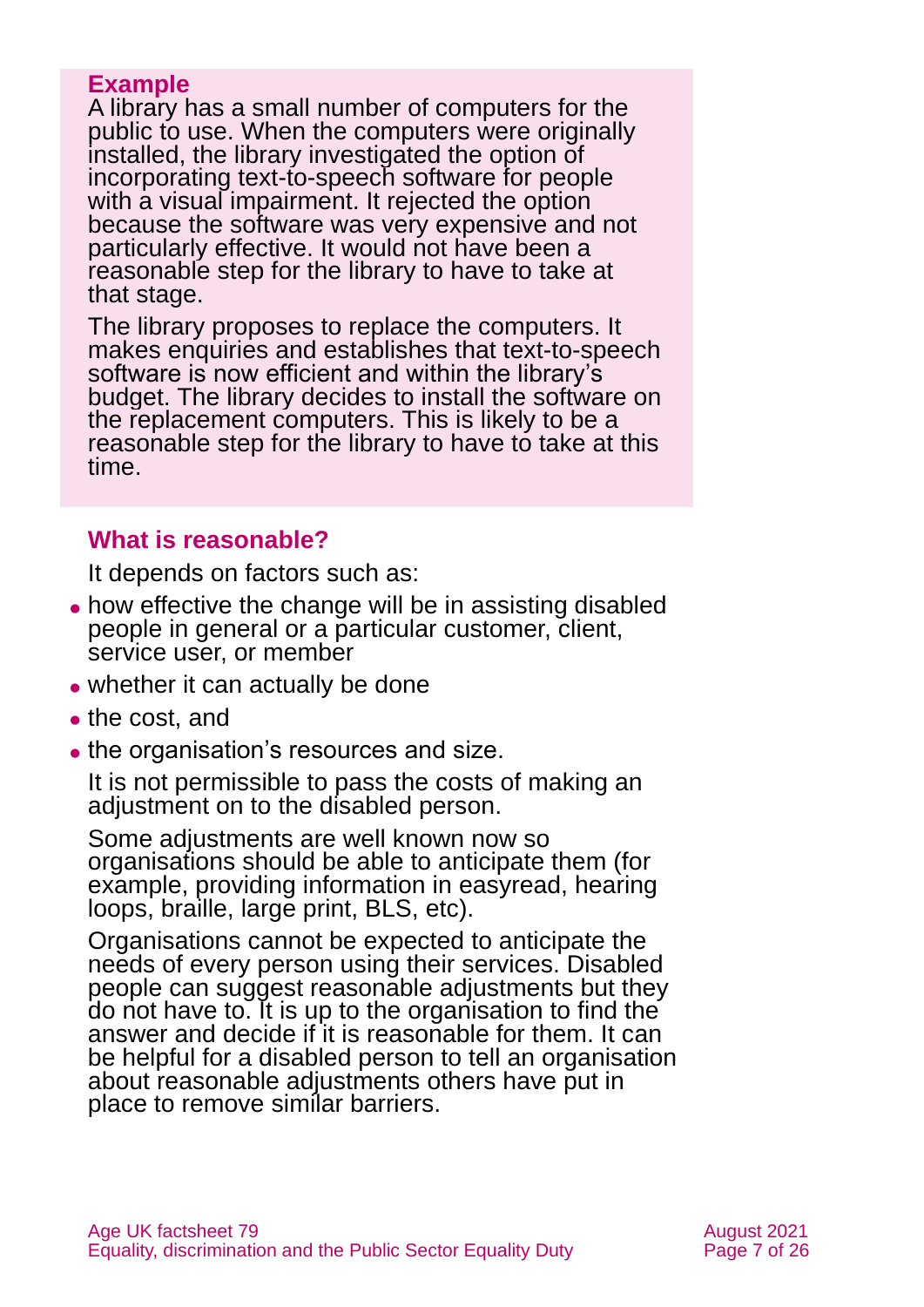# <span id="page-7-0"></span>**1.3 In what situations does the Equality Act apply?**

The Act covers a wide range of relationships, including the provision of goods, facilities or services, as well as employment. For example:

**Consumer services** such as:

- ⚫ Shops
- ⚫ Hotels
- ⚫ Leisure facilities

**Health services** such as:

- Your GP surgery
- ⚫ Hospitals
- ⚫ Dentists

Public services such as the NHS cannot provide substandard services or refuse to provide services purely because of your age, unless there is a good and sufficient reason. For example, you should not be refused treatment because of a '*stereotypical'* view of your age. Instead, the NHS must look at each case individually to decide what treatment options should be offered.

However, age ranges selected for cancer screening or a vaccination programme are examples of where there may be objective justification for different treatment due to age.

**Employment** includes:

- ⚫ Your treatment in the workplace
- ⚫ Applying for a job

**Public services** include:

- Local authority services
- ⚫ Local transport
- ⚫ Housing associations

#### **1.3.1 Exemptions**

Specific exemptions to the Act allow discrimination on the basis of age, or other protected characteristics, in certain situations. Examples of activities that may be permitted under these exemptions, subject to certain conditions being met, include: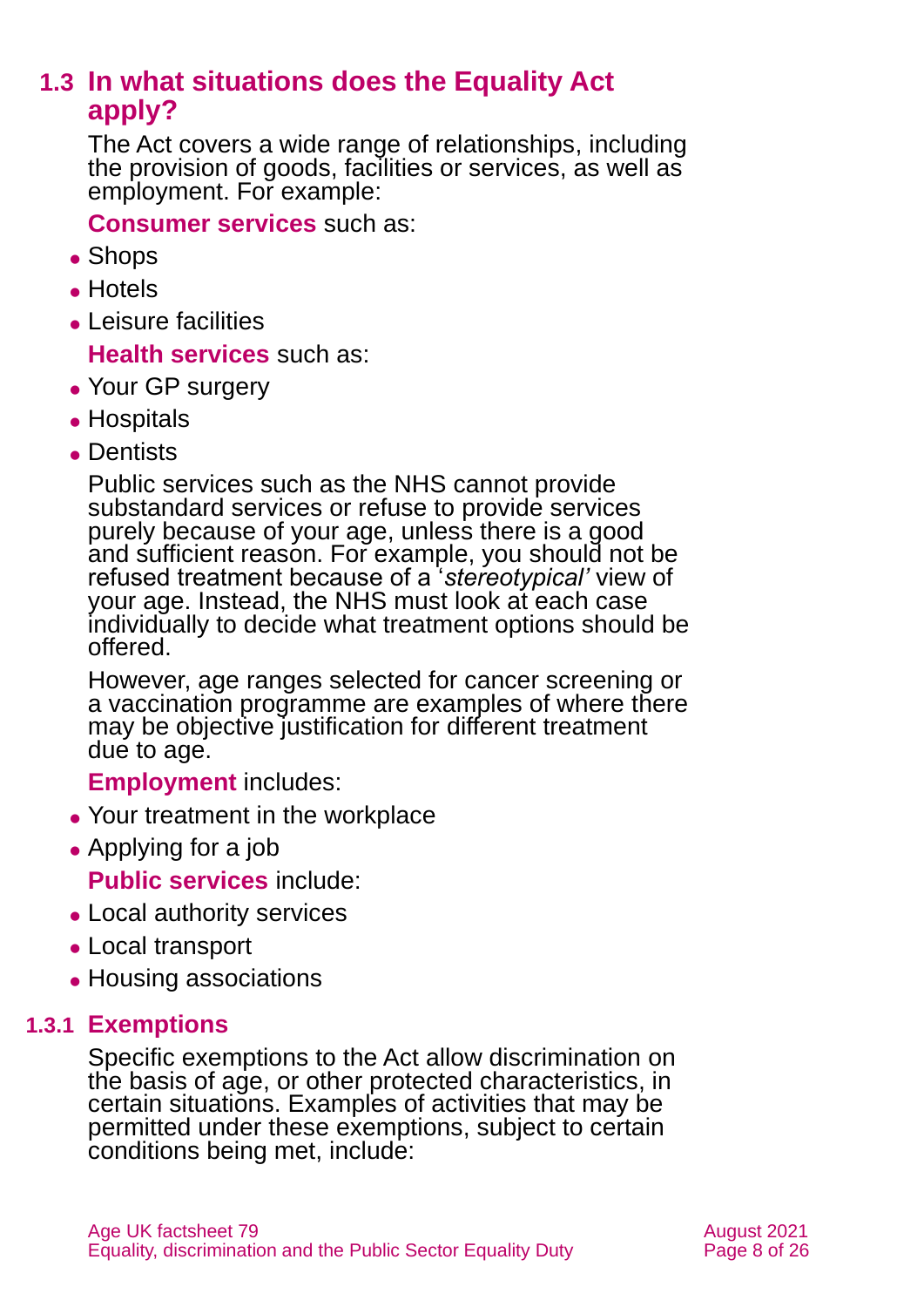- ⚫ age-related holidays offered for over 50's or 18-30's only
- ⚫ discounts in shops for people aged 65 years and over
- ⚫ social or leisure clubs catering for people of specific ages only.

There is an exemption for financial services, including banks, building societies, and insurance companies which allows them to use age limits when deciding what services to offer.

If using age to assess risk, for example refusing insurance to an older person, or charging more, they must ensure their decision is based on reliable and relevant information, which shows people over a certain age are at greater risk.

### **1.4 What do I do if I have been discriminated against?**

How you take action depends on who your complaint is against but as a general guide, you should first make notes about what has happened and collect any related evidence.

Next, you can:

**Step one:** Find out about the complaints procedure for the organisation you want to complain about. For example:

- ⚫ If it is your employer, speak to your manager or human resources to ask them where to access the grievance procedure. You may wish to seek advice or information first, for example from the ACAS helpline, EASS, your trade union, or local Citizens Advice.
- ⚫ If it is a shop or hotel, contact the manager or customer services.
- If it is your GP surgery, ask to see a copy of their complaints procedure.

**Step two:** Send in details of your complaint to the organisation concerned about what happened, and when. Make it clear you are complaining about age (or other) discrimination.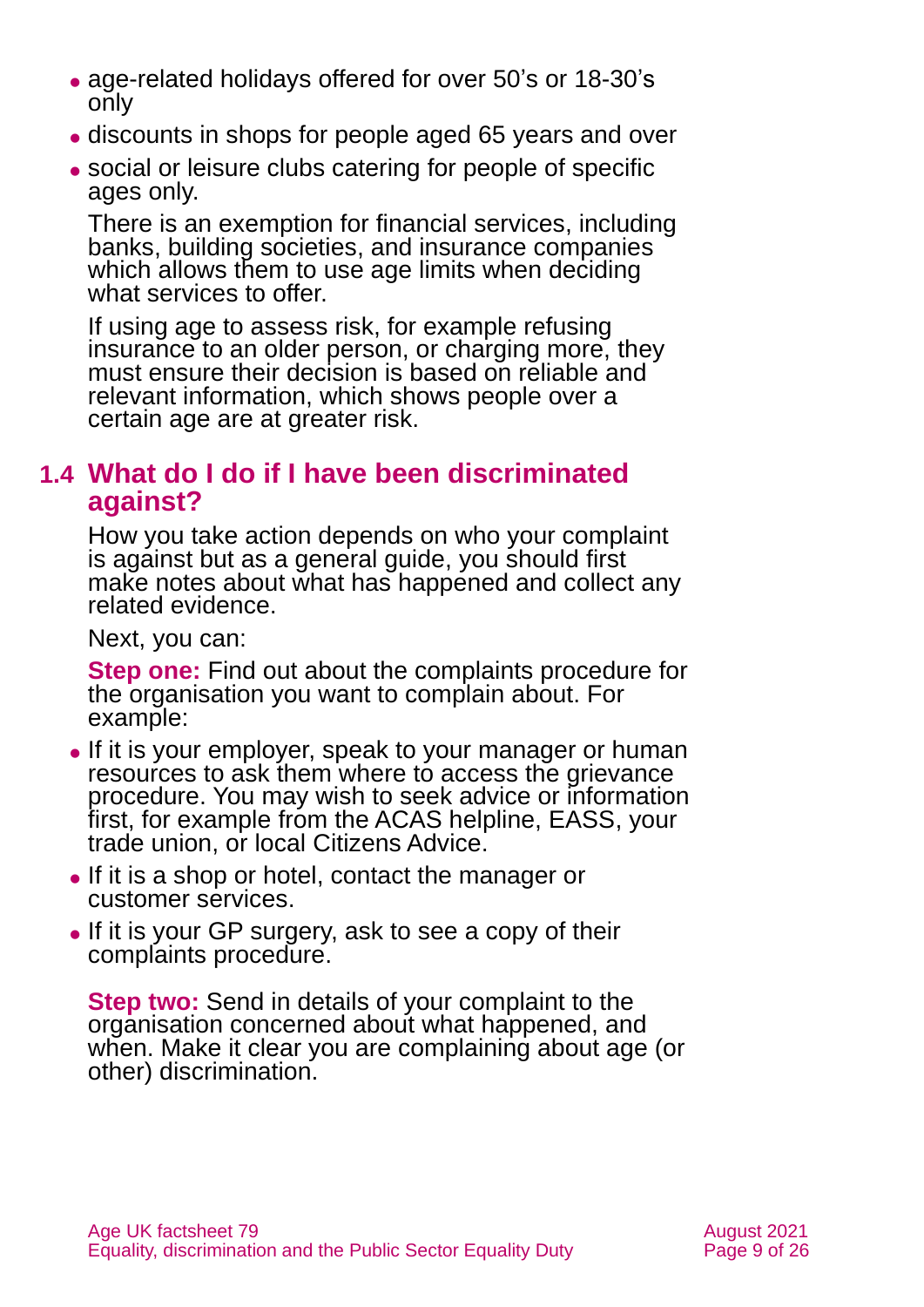It can help to suggest solutions, for example, you want an apology, or a reasonable adjustment to be put in place if you are disabled so you can access the same goods, facilities and services as other people. You may want members of staff to be retrained.

Try to keep your complaint polite and to the point.

**Step three:** If you are unhappy with their response, you may have to go to the next step of the complaints procedure, for example, contact the head office or the relevant Ombudsman. In employment disputes, use the ACAS early conciliation process if you are considering making a claim to an employment tribunal.

Note there are different time limits for taking action, depending on the nature of your complaint. For more details, see [www.equalityhumanrights.com/en/advice](http://www.equalityhumanrights.com/en/advice-and-guidance/time-limits-discrimination-claims)[and-guidance/time-limits-discrimination-claims](http://www.equalityhumanrights.com/en/advice-and-guidance/time-limits-discrimination-claims)

If you are unsure what to do next, seek further advice from [EASS.](#page-21-1) If you are seeking legal advice, contact the [Law Society](http://solicitors.lawsociety.org.uk/) for details of solicitors who specialise in public law, but remember, this may incur costs.

See factsheet 49, *[Getting legal and financial advice,](https://www.ageuk.org.uk/globalassets/age-uk/documents/factsheets/fs43-getting-legal-and-financial-advice.pdf)* for more information. In **Scotland**, see their guide, *[Finding and paying for legal advice](https://www.ageuk.org.uk/scotland/information-advice/legal-and-family-issues/finding-and-paying-for-legal-advice/)*, at [www.ageuk.org.uk/scotland/information-advice/legal](http://www.ageuk.org.uk/scotland/information-advice/legal-and-family-issues/finding-and-paying-for-legal-advice)[and-family-issues/finding-and-paying-for-legal-advice](http://www.ageuk.org.uk/scotland/information-advice/legal-and-family-issues/finding-and-paying-for-legal-advice)

# <span id="page-9-0"></span>**2 Public Sector Equality Duty (PSED)**

The Act consolidated several duties contained in previous legislation to create a single PSED. This duty requires public bodies to have due regard to equality in carrying out their functions, especially in making decisions or policies, as explained in more detail below.

# **2.1 Why is it important?**

No-one should experience discrimination because of their age, disability, or other protected characteristics such as race, sex or sexuality. The PSED aims to put such equality considerations at the heart of decision making by public bodies.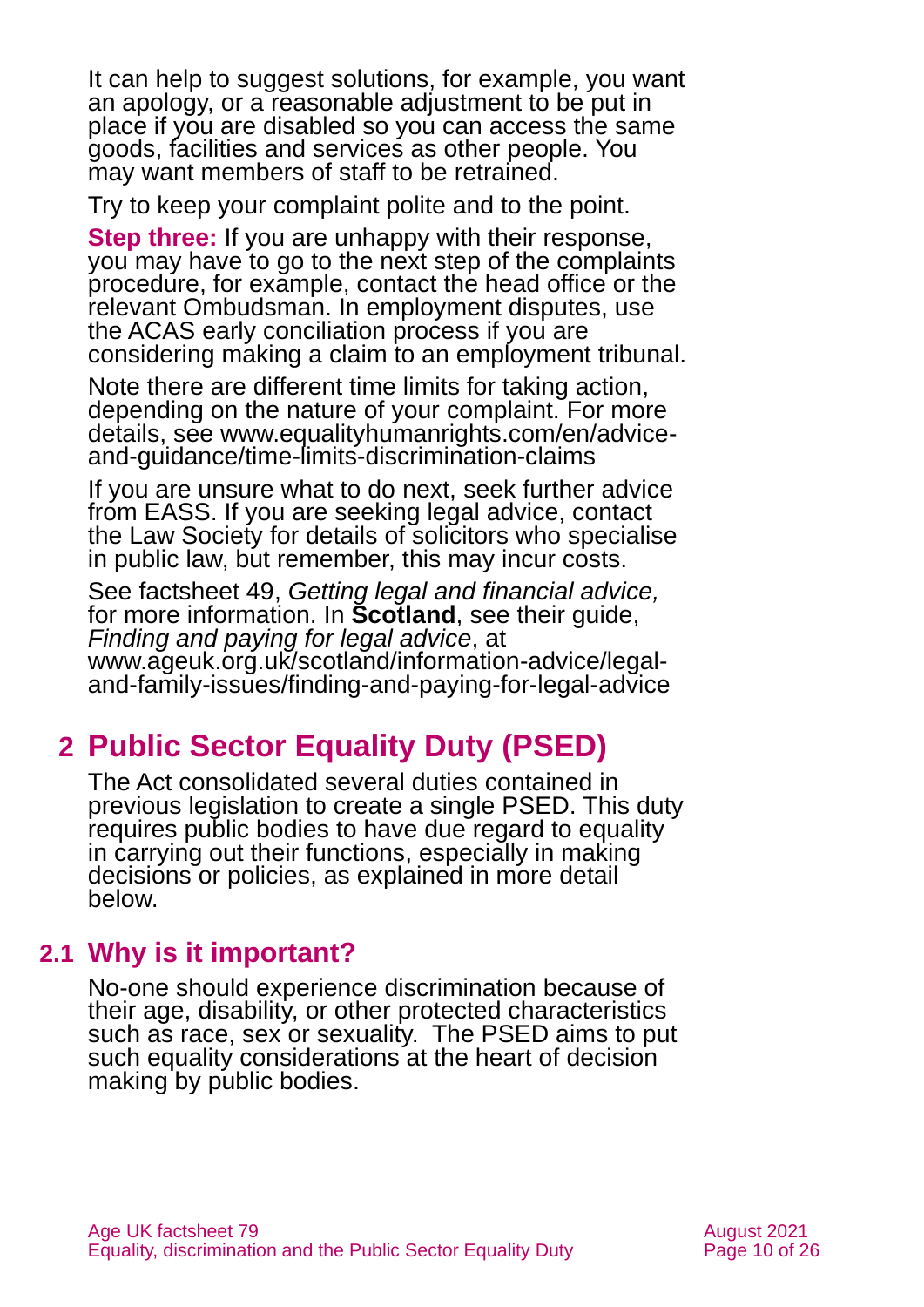### **2.2 General duties**

Section 149(1) of the Act defines what the PSED means in terms of general and specific duties.

The Act places a general duty on the public sector. In the exercise of its functions, a public authority must have due regard to the need to:

- ⚫ **eliminate discrimination**, harassment, victimisation, and any other conduct that is prohibited under the Act
- ⚫ **advance equality** of opportunity between persons who share a relevant protected characteristic and persons who do not share it, and
- ⚫ **foster good relations** between people who share a relevant protected characteristic and people who do not.

An aim of these duties is to encourage public bodies to consider how they can positively contribute to the advancement of equality and good relations. Equality considerations should be reflected in the design of policies, the delivery of services, including internal policies and reviews.

In government guidelines, further considerations for public bodies exercising the duty are highlighted:

- ⚫ **Knowledge**: Persons in public bodies responsible for making policies or making decisions should be familiar with the requirements of the PSED.
- ⚫ **Timeliness**: A public body making a decision or policy must consider the PSED before making the decision or policy and not afterwards.
- ⚫ **Real consideration**: A public body must properly and genuinely consider equality when making decisions or policy.

There are exceptions to these duties, but these are narrow and relate to the discharge by public bodies of their functions in limited circumstances.

# **2.3 Specific duties (England only)**

There are specific duties giving public bodies responsibilities to: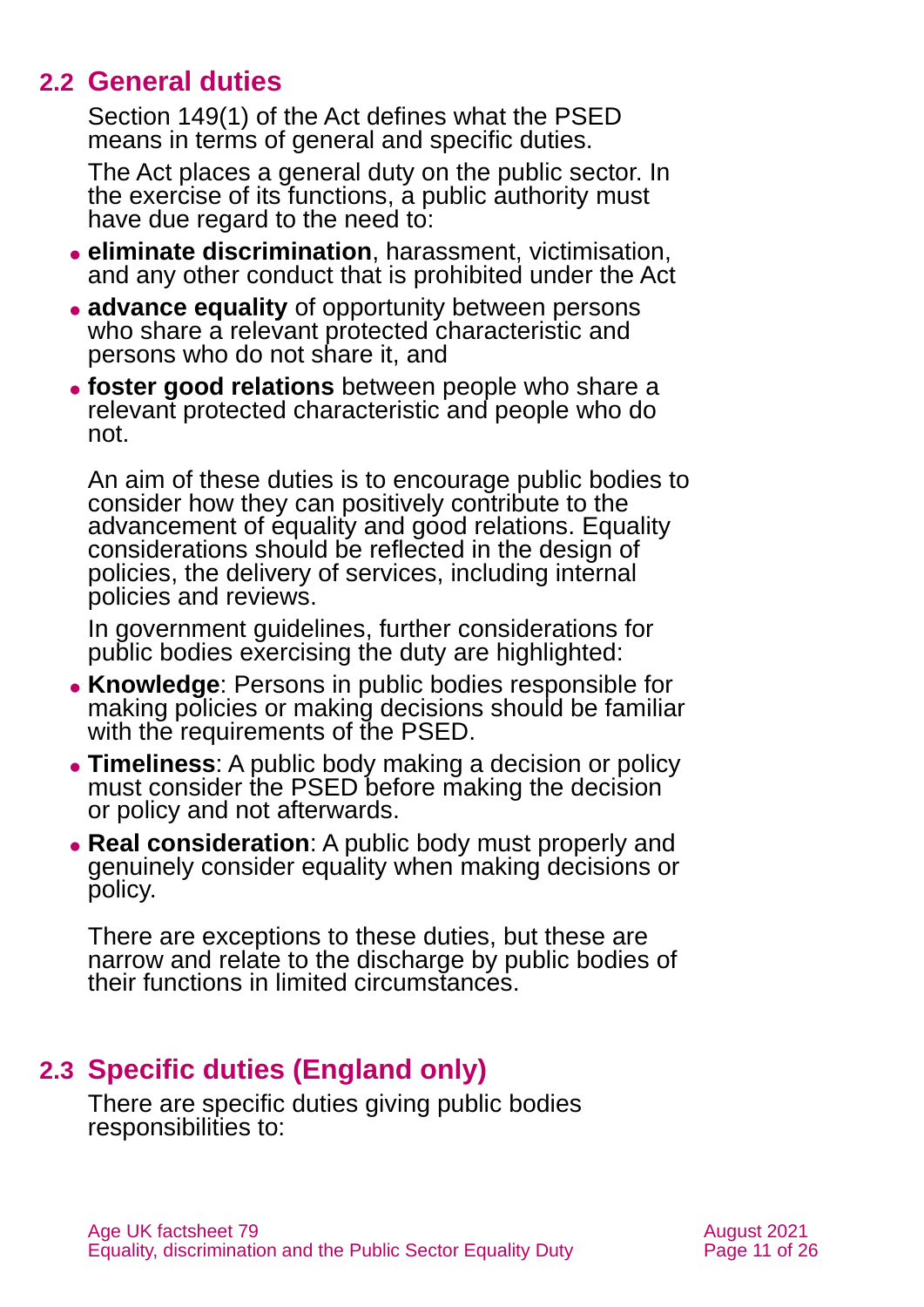- ⚫ prepare and publish objectives they believe necessary to achieve the general duties, in a format easily understandable to the public. These must be specific, measurable, and revisited every four years
- ⚫ publish information to demonstrate their compliance with the general duties at regular intervals of, at most, 12 months from the previous

# <span id="page-11-0"></span>**3 Who does the PSED apply to?**

# **3.1 Public bodies**

Public bodies are national and local Government bodies carrying out functions for the public and include:

- ⚫ Government departments such as DWP, HM Revenue and Customs, etc
- ⚫ Local authorities
- NHS bodies e.g. hospitals
- Transport and educational bodies
- The police
- ⚫ Other bodies carrying out public functions on behalf of the above.

The list of bodies is not exhaustive – the complete list is in [Schedule 19 of the Act.](http://www.legislation.gov.uk/ukpga/2010/15/schedule/19) There is also provision for additional bodies specific to Wales (Part 2) and Scotland (Part 3). See [www.legislation.gov.uk/ukpga/2010/15/schedule/19](http://www.legislation.gov.uk/ukpga/2010/15/schedule/19) for the list.

# **3.2 Private bodies carrying out public functions**

A private organisation is generally considered to carry out a public function if it is carrying out activities on behalf of the State. For example, a private company running a local authority housing benefit service is carrying out a public function and is subject to the PSED.

A private body might be exercising a public function if, for example, it is:

⚫ publicly funded, e.g. a GP's surgery under the NHS, or care home commissioned by the local authority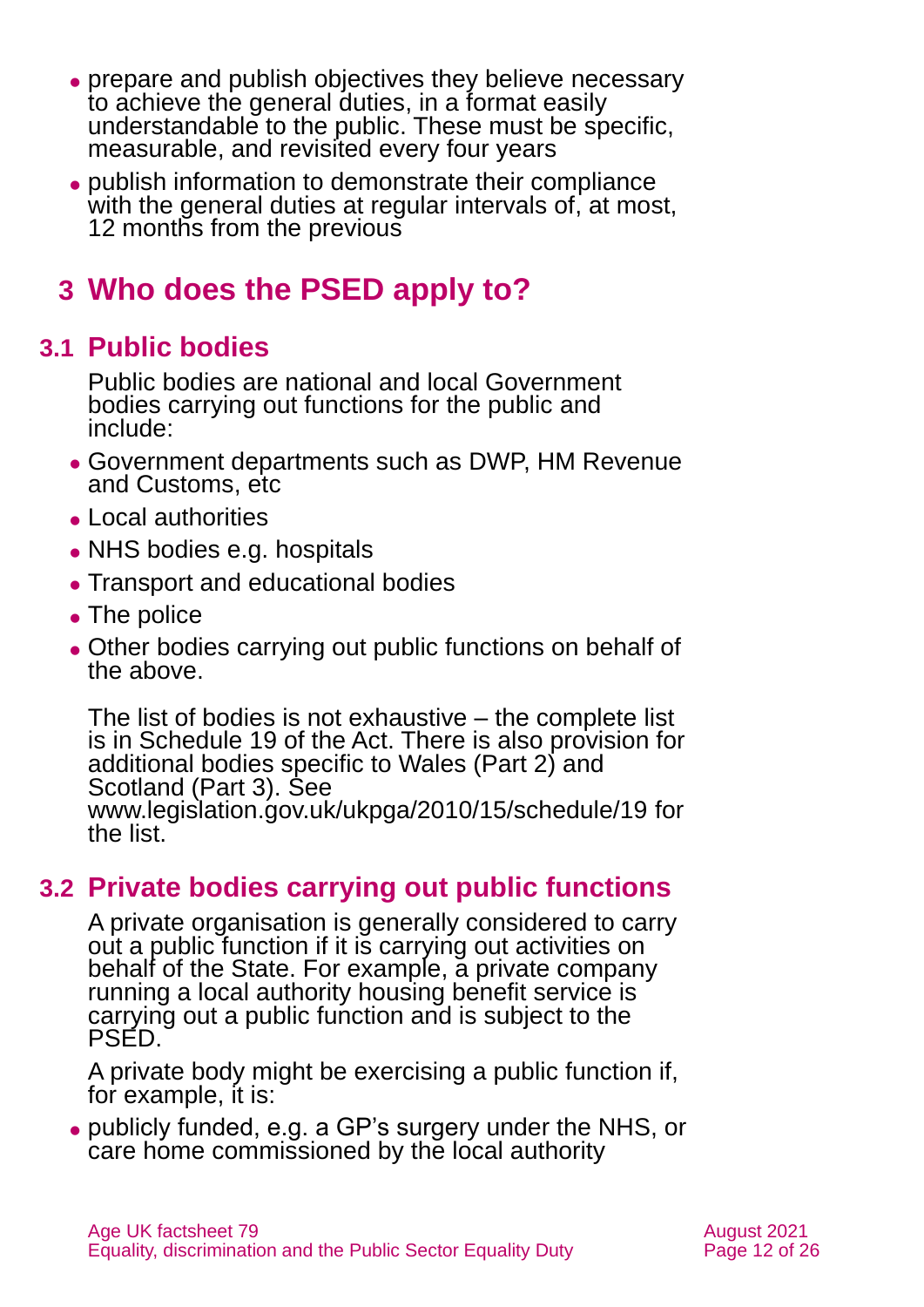- ⚫ carrying out duties that the law says should be carried out by a public body (e.g. public utilities)
- ⚫ carrying out duties in place of government or working closely with government in carrying out its duties (e.g. a private security company overseeing a detention centre).

# <span id="page-12-0"></span>**4 The PSED and older people**

The PSED as it relates to older people is in addition to individual rights under other parts of the Equality Act, such as equality in employment, goods and services as noted in [section 1.3.](#page-7-0) This means:

- ⚫ public bodies must have due consideration to age equality in making policies and decisions, and
- ⚫ you can challenge a decision or policy of a public body if it fails to consider the impact of the decision on older people by, for example, not carrying out an Equality Impact Assessment (EIA) or not considering the EIA results.

Older people have a right to have their interests considered by a public body when decisions are made using the Act and supporting regulations, as well as other existing judicial and legal means.

# <span id="page-12-1"></span>**5 How can I challenge a breach of the PSED?**

# **5.1 Enforce the PSED without going to court**

If you believe a public body is in breach of the PSED, you can make a formal complaint using the public body's complaints or reporting procedure. All avenues to resolving the matter must be exhausted before court proceedings can be filed.

Courts have a duty to ensure all means of resolving problems are exhausted before litigation. Court proceedings involve considerable legal expense and complex legal processes. An unsuccessful party is often liable to pay the costs of the other side. It is important to pursue all means of resolving a claim to try to avoid the need to resort to litigation.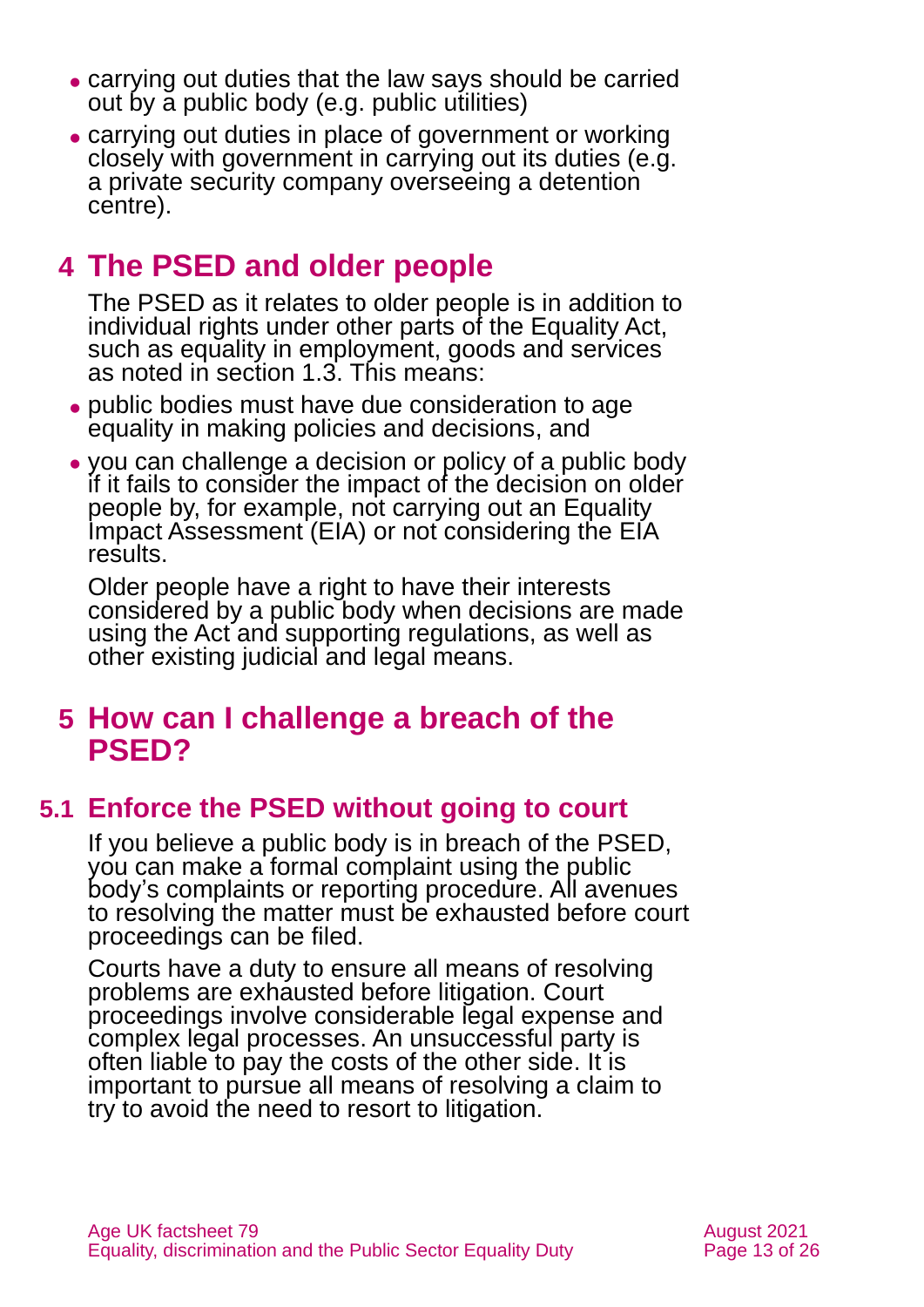# **5.2 How to do this yourself**

If a public body makes a policy or decision that has a negative effect on older people (or any other category you belong to), you should:

- ⚫ write to them using their complaints procedure asking if they have given due consideration to the impact of the decision on older people
- when you receive a response, consider whether there has been proper consideration of the impact of the decision on older people. Seek advice from a Citizens Advice or a solicitor (who may charge you)

if you are unhappy with the response or there is no response from the public body, contact the EASS who may refer your complaint to the EHRC if appropriate.

### **5.3 What the EHRC can do**

The Equalities and Human Rights Commission (EHRC) is responsible for enforcing the Act. They have power to monitor compliance with and enforce the PSED.

The EHRC look at complaints referred to it to assess whether it would be appropriate to use its litigation or enforcement powers. In doing so, it considers whether the complaint aligns with its strategic plan and business plan and satisfies the factors set out in its litigation and enforcement policy.

**Compliance notices**: The EHRC can assess a public body's compliance with the general and specific duties and issue a compliance notice if there has been a breach of either duty. Instead, it may enter into an agreement requiring the body to take certain steps to comply with either duty and not carry out at assessment or issue a compliance notice.

**Judicial review**: A person whose rights have been affected by a breach of the PSED can apply for judicial review to the High Court. An application for judicial review must meet certain requirements:

• the application must generally be made promptly and certainly within three months of the date of the action complained of. Shorter time limits apply in some cases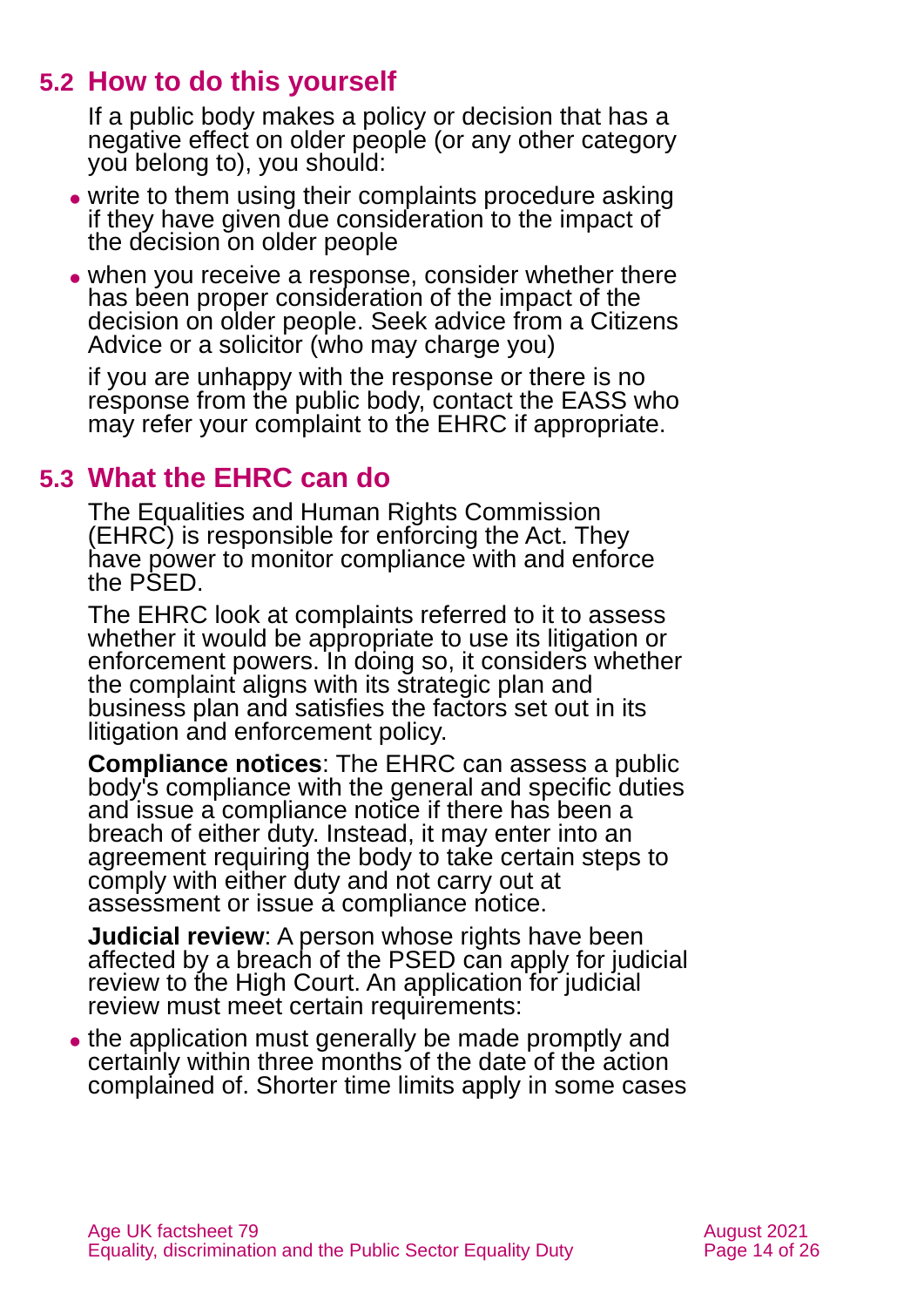- the person or organisation making the complaint must be directly affected by the action challenged or act for someone whose rights have been affected, e.g. someone with a Lasting Power of Attorney in England and Wales, or Continuing or Welfare Power of Attorney in Scotland
- the action challenged must be an exercise of a public function

If an application for judicial review is successful, the Court can make one or more orders, depending on the nature of the application, for example:

- ⚫ reverse an action taken by the public body
- prevent the public body from taking action in breach of the PSED or compel it to take action to comply with it..

Any proceedings for enforcement of the PSED must be in public law. This means it must be through judicial review in the High Court. You cannot bring an action against a public body for breach of an individual contract, for example, you cannot use the PSED to sue your council for failing to pay you for gardening services rendered.

The EHRC has a specific power to make an application for judicial review in its own name where a public body has breached the general or specific duties. The EHRC can also intervene as a neutral third party in judicial review claims filed by individuals and organisations to help to clarify the law.

It is possible for private individuals and organisations to take judicial review proceedings without legal representation. However, these proceedings are very complex and there can be significant costs attached to taking action. Always seek professional advice from a specialist adviser.

#### **Note**

Consider your claim very carefully and get advice on its potential for success. If there are other routes to challenge a decision, it is best to try these before thinking about applying for a judicial review.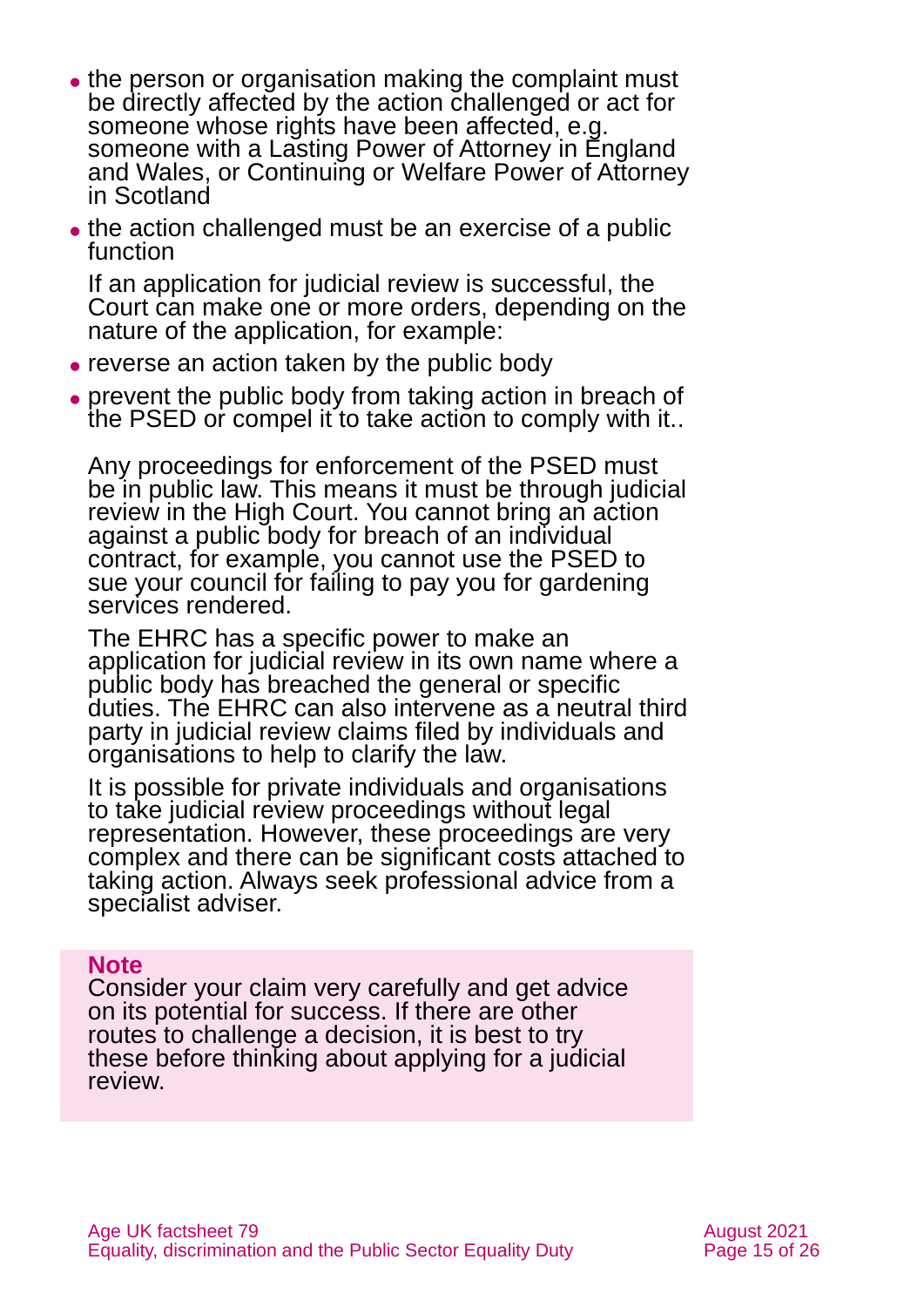Beyond their powers to monitor and take enforcement action in relation to the PSED compliance of public bodies, the Commission has broader range of enforcement powers under the Equality Act 2006.

These are exercised when the Commission considers that they can achieve change by clarifying the law, highlight priority issues or to change policies & practices that cause significant disadvantage.

These powers include:

- the ability to conduct a formal investigation into individual organisations if there is a concern an unlawful act has occurred
- the ability to conduct a formal inquiry to compel evidence across a sector and for organisations to have due regard to recommendations coming from an inquiry
- ⚫ to enter into legal agreements with organisations to agree not to commit an unlawful act
- to enter into legal proceedings to prevent or restrain an unlawful act
- to bring claims for judicial review
- ⚫ to issue unlawful act notices
- ⚫ to provide legal assistance in cases that will have strategic impact.

More information on this can be found on the EHRC's website: [www.equalityhumanrights.com/en/our](http://www.equalityhumanrights.com/en/our-powers/inquiries-investigations-and-wider-powers/how-request-review-use-enforcement-power)[powers/inquiries-investigations-and-wider](http://www.equalityhumanrights.com/en/our-powers/inquiries-investigations-and-wider-powers/how-request-review-use-enforcement-power)[powers/how-request-review-use-enforcement-power](http://www.equalityhumanrights.com/en/our-powers/inquiries-investigations-and-wider-powers/how-request-review-use-enforcement-power)

The EHRC publishes guidance on the PSED which details how public bodies can comply. It is on their website at: [www.equalityhumanrights.com/en/advice](http://www.equalityhumanrights.com/en/advice-and-guidance/public-sector-equality-duty-guidance)[and-guidance/public-sector-equality-duty-guidance](http://www.equalityhumanrights.com/en/advice-and-guidance/public-sector-equality-duty-guidance)

# <span id="page-15-0"></span>**6 Equality impact assessment**

Before the Act, public bodies had a legal responsibility to comply with Disability, Race, and Gender Equality duties in making policies or carrying out functions by carrying out an '*equality impact assessment*' (EIA).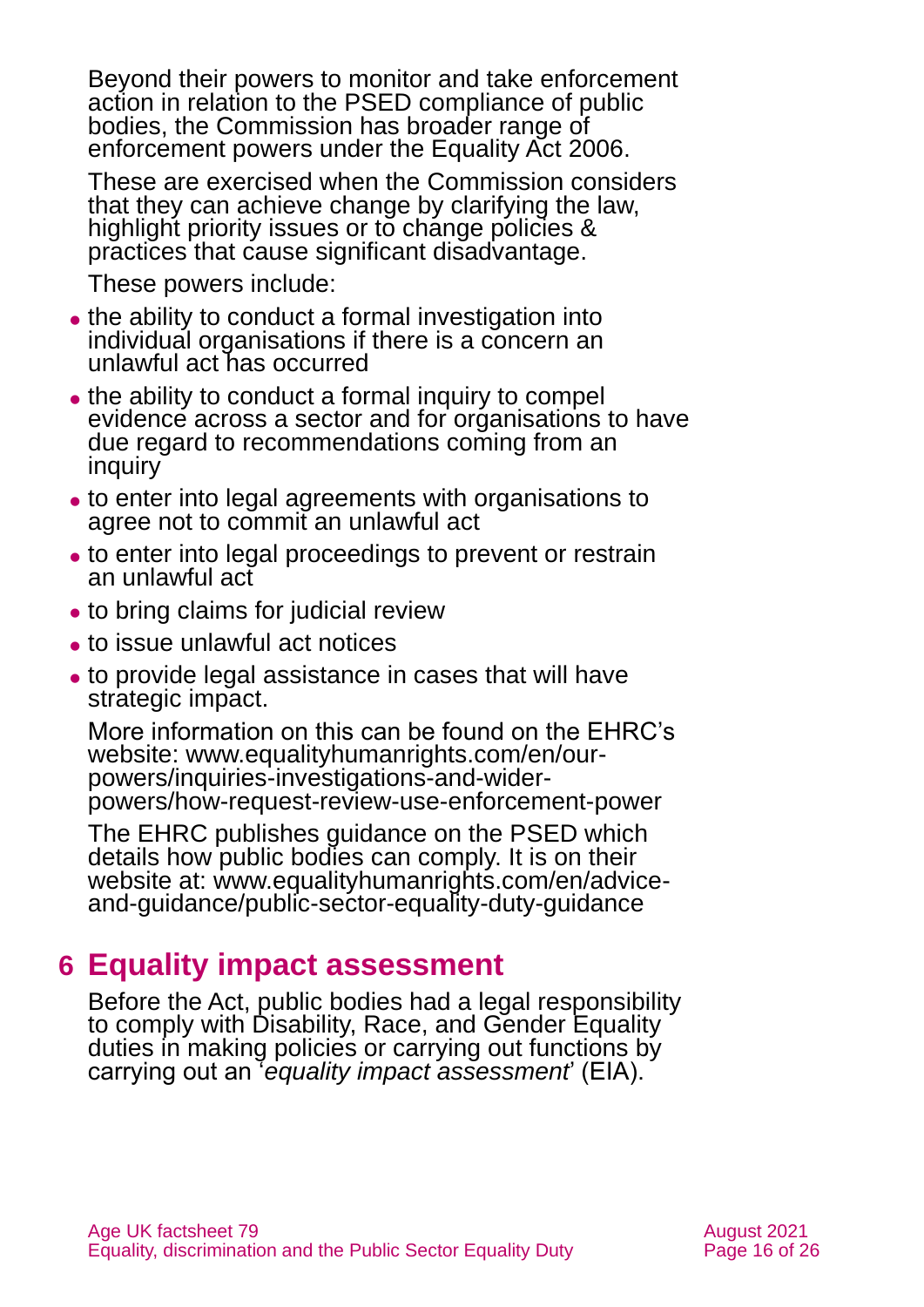An EIA assesses how policies and decisions of a public body are likely to affect, or have affected, people in protected categories, looking for ways to promote equality and remove negative aspects that may be discriminatory. It should be far-reaching and comprehensive, analysing the potential of the policy to give rise to discrimination.

Under the Act, public bodies no longer have a legal duty to carry out an EIA, nor to use specific templates, but most continue to do so. This is likely to carry on being seen as good practice in show compliance with the PSED. Case law has established that carrying out an EIA and looking at the equality impact of proposed and existing policies is a key way for public authorities to demonstrate '*due regard*' to their duties.

Regardless, it is still a requirement of public bodies to consider the equality impact of their policies appropriately, following the Brown principles (see [case](#page-16-1)  [1 in section 7\)](#page-16-1). If a public body carries out an EIA, it should be done effectively and comprehensively. Information contained within the EIA should be fully considered if a decision is made or a policy devised to which the EIA applies.

Although public bodies no longer have a legal duty to carry out an EIA, an individual or organisation who believes a public body has not carried out an EIA before making a policy or decision can apply for judicial review of the policy or decision if it believes the lack of the EIA demonstrates a failure to comply with the PSED.

# <span id="page-16-0"></span>**7 How the PSED has been applied**

These legal decisions help show how public bodies should take action to comply with the PSED and provide guidance on the correct approach.

#### <span id="page-16-1"></span>**Case 1** *R. (Brown) v. Secretary of State for Work and Pensions [2008] EWHC 3158*

The court considered what a relevant body must do to fulfil its obligation to have due regard to the aims set out in the general equality duty. The six '*Brown principles*' have been accepted by courts in later cases. Amongst the key principles are that:

⚫ public bodies must be aware of their duties under the PSED and have '*due regard*' to the aims of the duty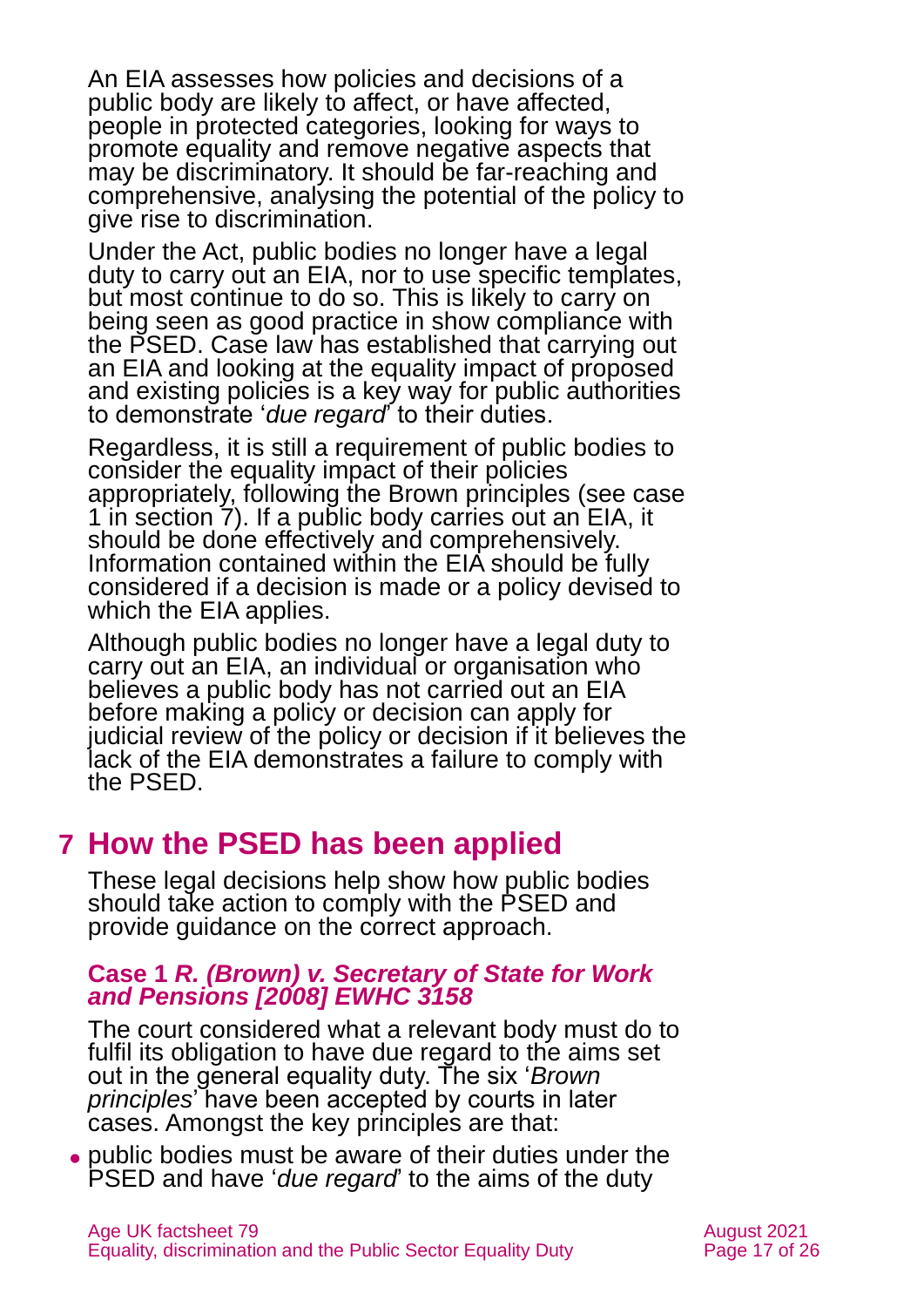- ⚫ due regard must be considered before and at the time decisions are made in relation to policies that affect people with protected characteristics, not afterwards (continues overleaf)
- the duty must be exercised in substance, with rigour and in a manner that means consideration will influence the final decision
- the duty is a non-delegable one. The duty will always remain the responsibility of the body subject to the duty. In practice another body may actually carry out the practical steps to fulfil a policy stated by a body subject to the duty
- ⚫ it is good practice for those exercising public functions to keep an accurate record showing that they had actually considered the general equality duty and pondered relevant questions.

#### **Case 2 [\(AA and others\) v Sandwell Metropolitan](http://www.cpag.org.uk/sites/default/files/Winder%20_ors_v_%20Sandwell_2014_EWHC_2617.pdf)  [Borough Council CO/633/2014](http://www.cpag.org.uk/sites/default/files/Winder%20_ors_v_%20Sandwell_2014_EWHC_2617.pdf)**

Sandwell Council introduced minimum residency requirements for anyone claiming Council Tax Reduction (CTR) in their area. Three women took the council to court on various grounds, including that the council had failed to comply with the PSED under section 149 of the Act.

The court found against the council, stating in their decision:

*94. Section 149 was undoubtedly engaged: indeed, that was well- recognised by the Council, in the way in which it conducted an EIA at various stages before the residence requirement was tabled. However, there is simply no evidence that the Council conducted any assessment at all of the race or gender impact of the residence requirement at or before it adopted the 2013-14 CTR Scheme; and scant evidence that it did so prior to the 2014-15 Scheme.*

*I do not consider that the evidence that there is (e.g. with regard to feedback towards the end of 2013, from wherever it came) is sufficient to show that the Council grappled at all with the effects of the requirement on those with the identified protected characteristics.*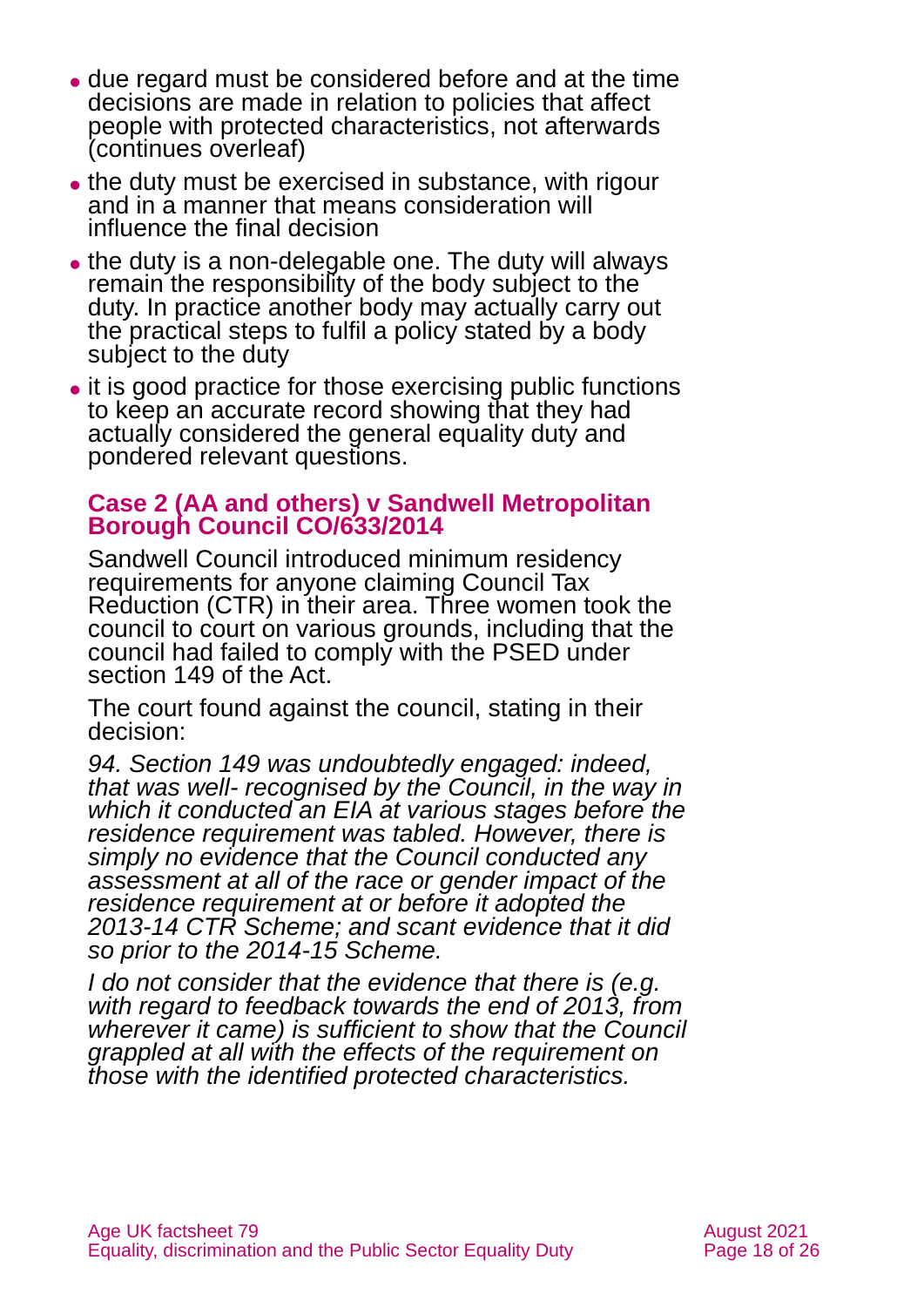*95. On the evidence, I cannot but find that the Council was in breach of its section 149 duty. That duty is important; and, had the Council been rigorous in satisfying its obligation to have due regard to the relevant characteristics, then, again, it may not have proceeded with the unlawful course that it followed.*

The High Court struck down the policy in a highly critical judgment. Mr Justice Hickinbottom ruled the two-year residency rule was unlawful on six separate grounds. The Council acted outside its statutory powers, the rule was irrational and discriminated on grounds of race and gender, and the Council failed to hold any consultation or comply with its equality duties.

#### **Case 3** *R (Rahman) v Birmingham City Council (2011) EWHC 944 (Admin)*

Birmingham City Council decided to restrict care provision to those with critical needs. Local users challenged this on the ground that the Council had failed to consider race and disability equality impacts. The Court accepted this and decided the decision was unlawful.

#### **Case 4** *R (Chavda) v London Borough of Harrow (2008) 100 BMLR 27*

The London Borough of Harrow decided to make cuts to its social care services, restricting them to people with critical needs. Their EIA showed it would affect disabled people particularly, but this was not brought to the attention of the councillors making the decision.

An application for judicial review was filed by users of the care services in the Borough. The Court decided that as the Council had not considered the disability equality duty and its decision was unlawful.

#### **Case 5 [Aaron Hunt v North Somerset Council](http://www.bailii.org/ew/cases/EWHC/Admin/2012/1928.html)  [\[2012\] EWHC 1928 \(Admin\)](http://www.bailii.org/ew/cases/EWHC/Admin/2012/1928.html)**

The local authority was faced with significant cuts to funding. During a review, they identified there might be a need to consider making substantial financial savings in respect of providing youth services.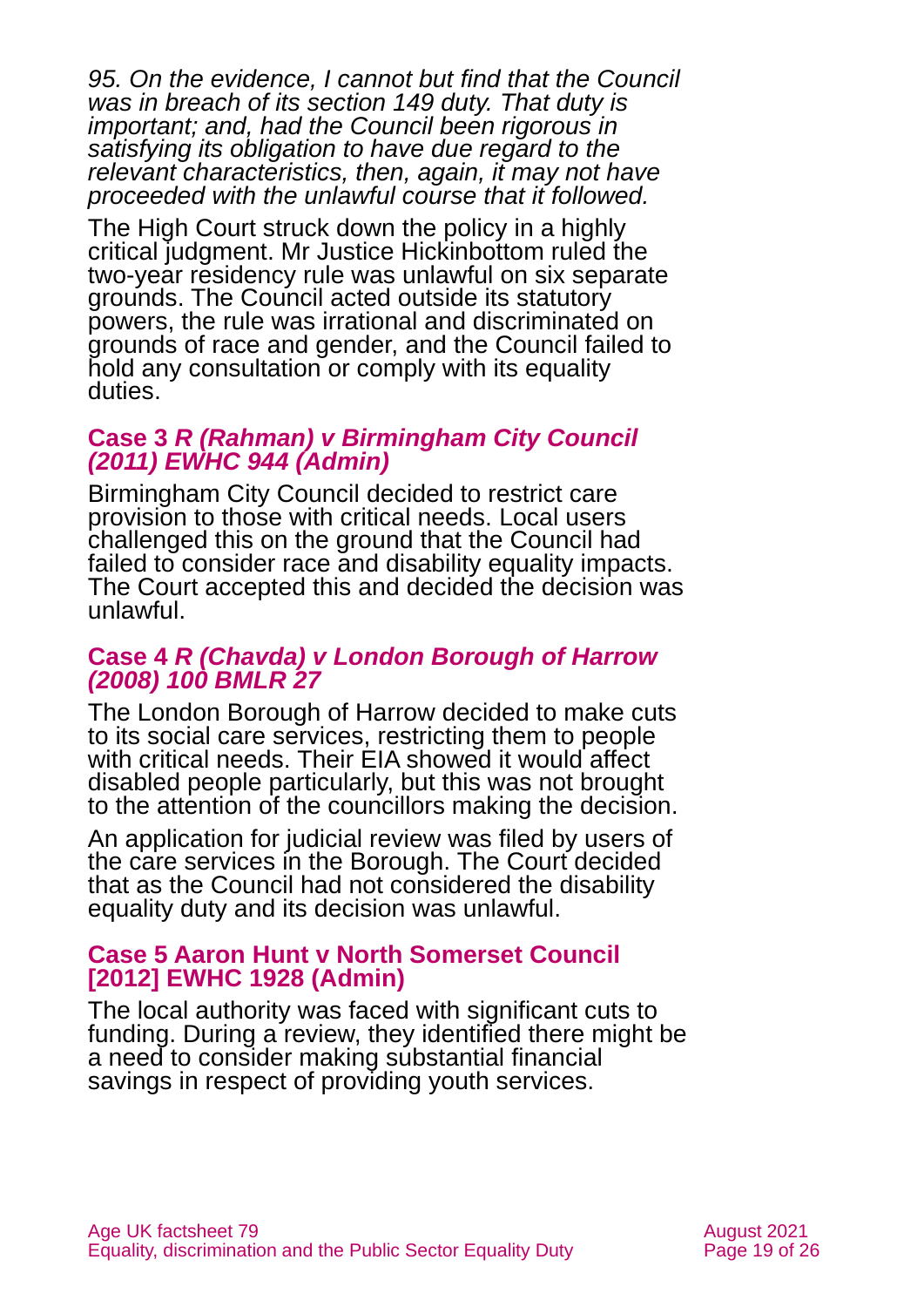The authority decided to *'review youth service provision through promoting non-[council] funded positive activities, supporting transfer of responsibility to towns/parish councils and community groups or closing youth centres as a last resort ([ensuring] targeted youth support will continue for the most vulnerable)'. S*pecific budget reductions were set.

The Claimant argued that in approving budget reductions, the authority had failed to have regard to the PSED. The judge disagreed and held the evidence showed council members did have due regard to the PSED when they reached their decision to approve the revenue budget.

The EIA identified the budget proposals which had a high impact on service-users; it dealt explicitly and in detail with the impact of the reduction in the youthservice budget; it referred explicitly to the impact on a number of the protected characteristics itemised in section 149. It set out information on which it based its conclusions and steps to be taken to minimise or mitigate that impact.

# <span id="page-19-0"></span>**8 Human rights in the UK**

Human rights in the UK are found in the *[Human Rights](http://www.legislation.gov.uk/ukpga/1998/42/contents)  [Act 1998](http://www.legislation.gov.uk/ukpga/1998/42/contents)*, which implements the *European Convention of Human Rights* (ECHR) in the UK. They include:

- the right to life
- the right not to be subjected to torture, inhuman or degrading treatment
- the right to liberty
- the right to a fair trial
- the right to respect for and freedom from interference with privacy and family life
- the right to marriage and family
- the right to freedom from discrimination in the enjoyment of rights and freedoms under the ECHR.

These rights are important and affect everyone, including older people, in their daily life. If your human rights have been breached by a public body, you can apply for a judicial review of the decision, policy or action complained of.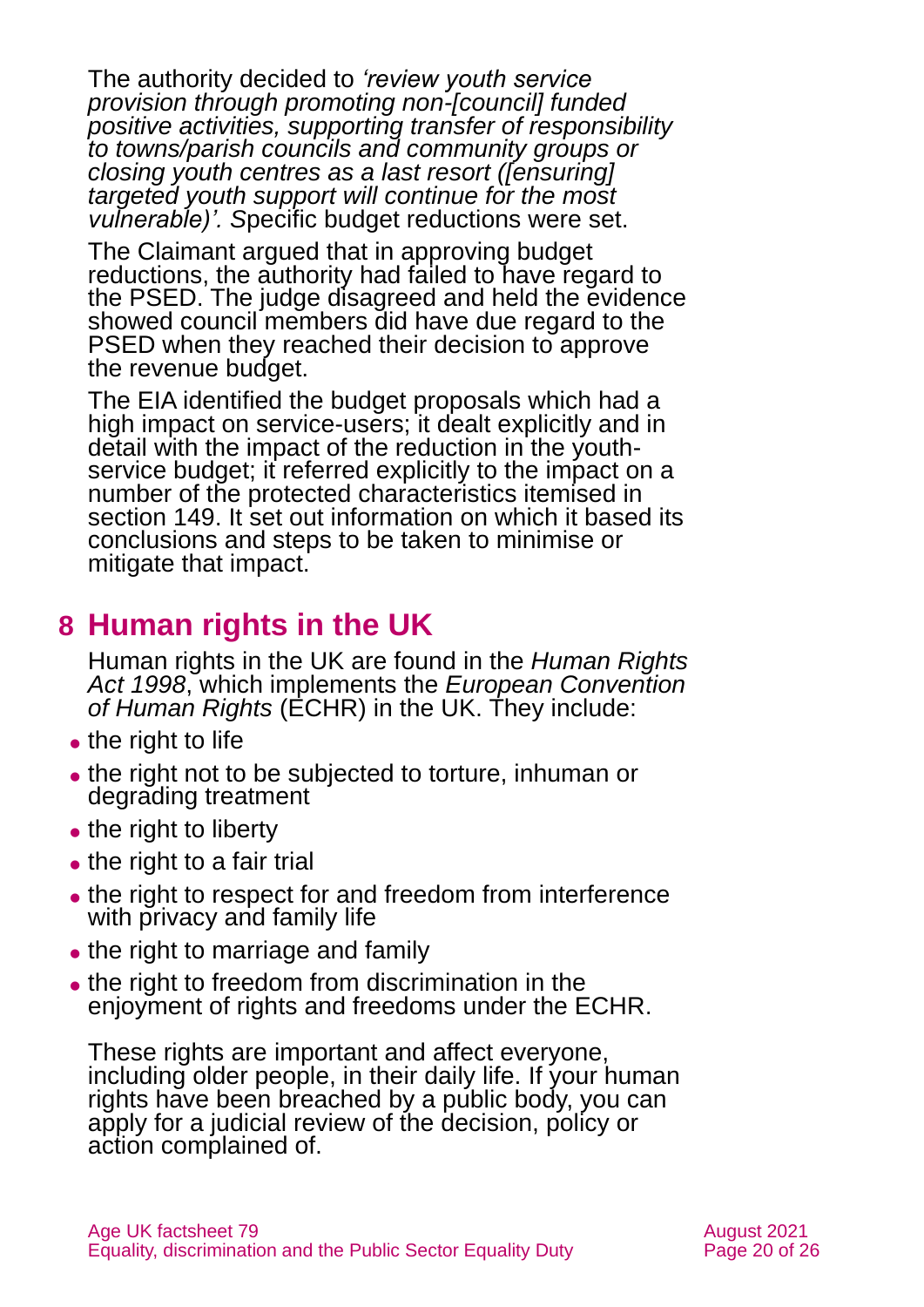### **8.1 Human rights impact assessment**

Human rights impact assessments (HRIAs), like EIAs, analyse how a policy affects people's human rights.

The difference is EIAs focus on protected categories of people, while HRIAs focus on how policies affect people generally, but with reference to specific rights. It is good practice for a public body to have an HRIA policy alongside an EIA.

Human rights procedures are not part of the PSED. Human rights are guaranteed as basic rights that people are entitled to. Equality ensures all categories of people are treated equally and given the same rights: so they often go together.

There is no requirement for public authorities to conduct HRIAs. The legal requirement is for public authorities to act in a way that is compatible with human rights.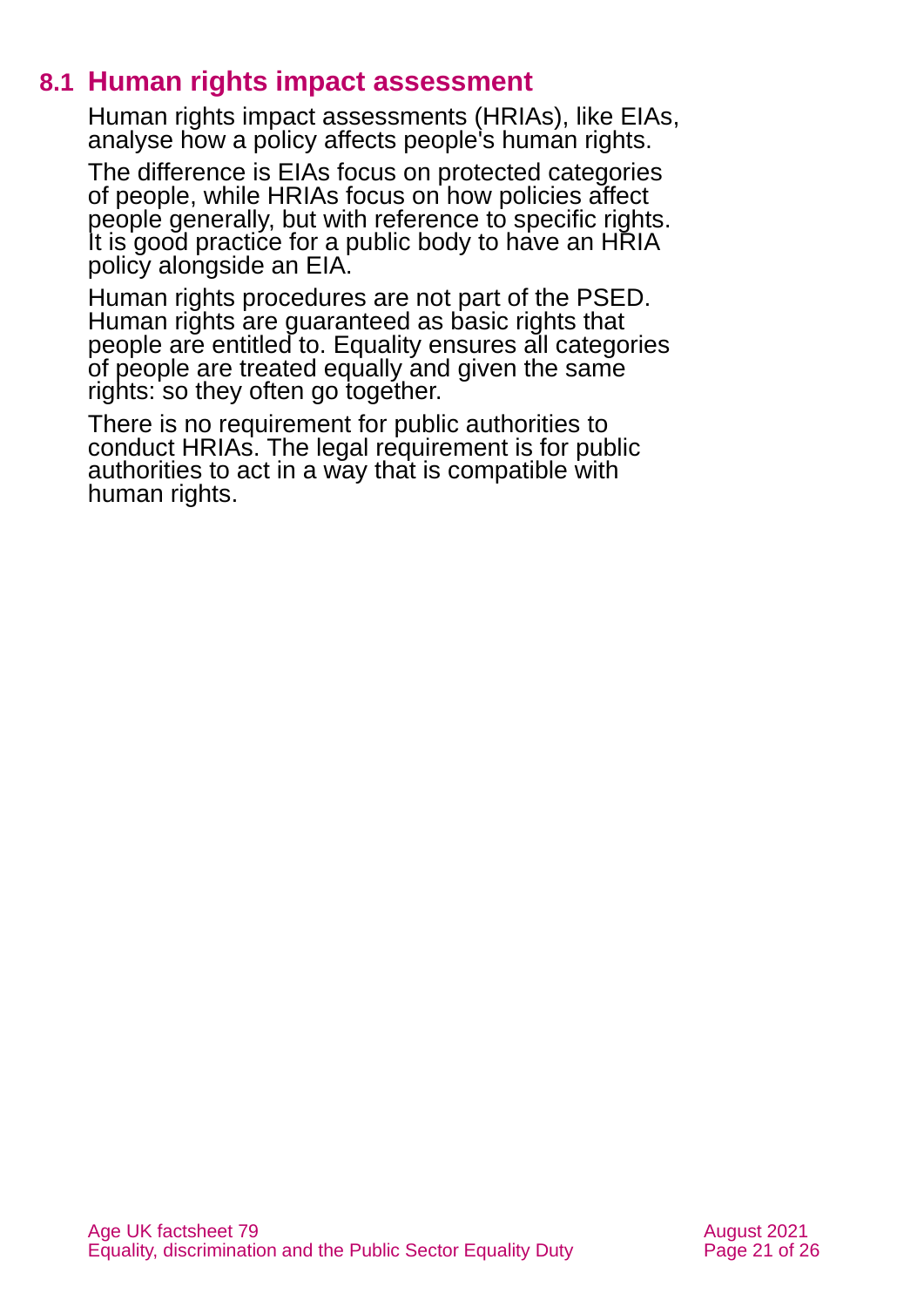# **Useful organisations**

#### <span id="page-21-0"></span>**Advisory, Conciliation and Arbitration Service (ACAS)**

[www.acas.org.uk](http://www.acas.org.uk/) Telephone helpline 0300 123 1100 Mon-Fri 8am-6pm Independent organisation aiming to improve

employment relations.

#### **British Institute of Human Rights (BIHR)**

[www.bihr.org.uk/olderpeopleguide](http://www.bihr.org.uk/olderpeopleguide)  Telephone 020 7882 5850

Produce a guide with Age UK called *Older People and Human rights – a guide for older people*, which can be downloaded from their website.

#### **Citizens Advice**

England or Wales go to [www.citizensadvice.org.uk](http://www.citizensadvice.org.uk/) Northern Ireland go to [www.citizensadvice.co.uk](http://www.citizensadvice.co.uk/) Scotland go to [www.cas.org.uk](http://www.cas.org.uk/) In England telephone 0800 144 8848 In Wales telephone 0800 702 2020 In Scotland telephone 0800 028 1456

National network of advice centres offering free, confidential, independent advice, face to face or by telephone.

#### <span id="page-21-1"></span>**Equality Advisory Support Service (EASS)**

[www.equalityadvisoryservice.com](http://www.equalityadvisoryservice.com/) Telephone helpline 0808 800 0082 Mon-Fri 9am-7pm, Sat 10am-2pm

Funded by the EHRC, the Helpline provides information and advice.

### **Equality and Human Rights Commission (EHRC)**

[www.equalityhumanrights.com/en](http://www.equalityhumanrights.com/en)

Independent statutory body with the responsibility to encourage equality and diversity, eliminate unlawful discrimination, and protect and promote the human rights of everyone in Britain.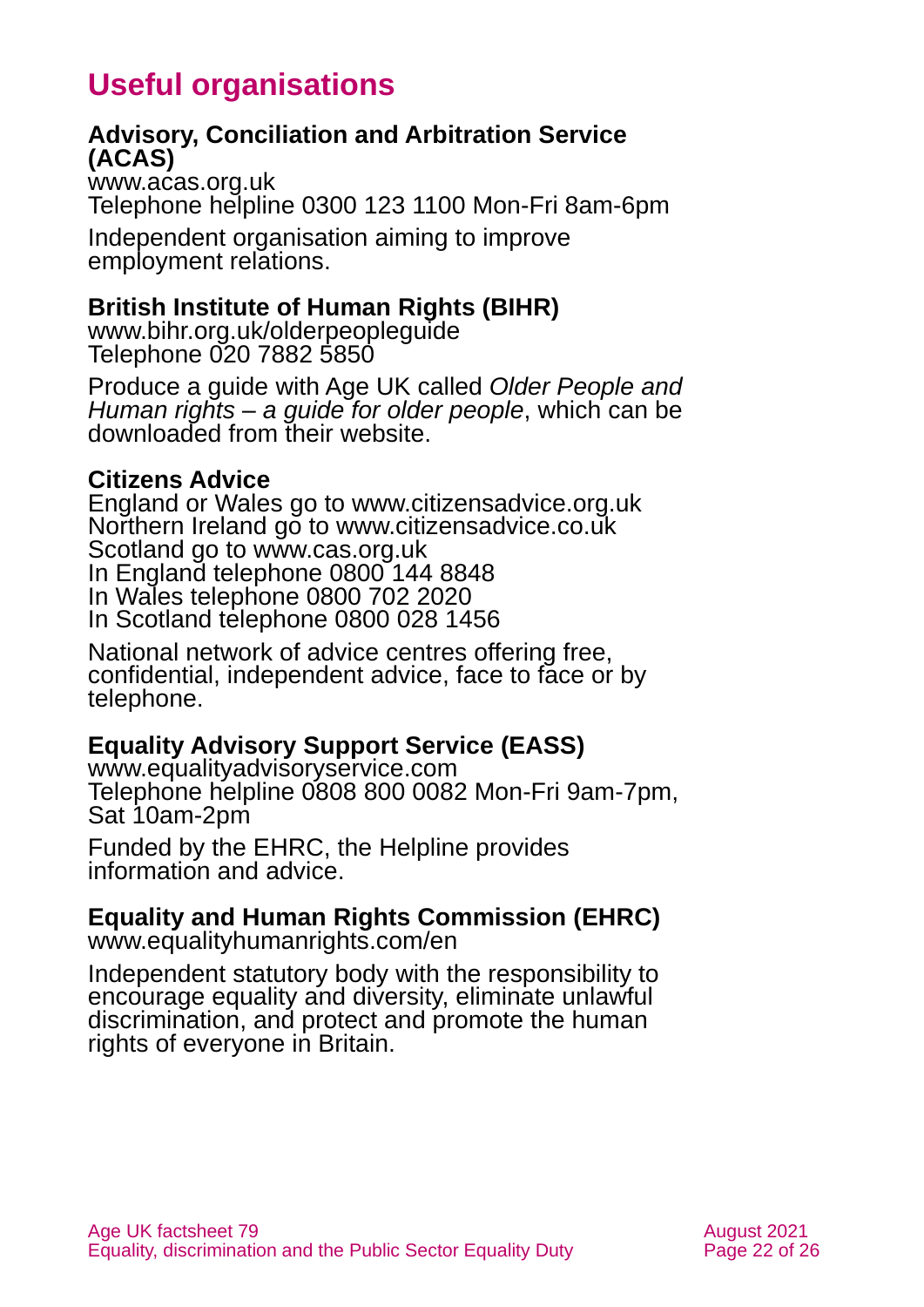### **Government Equalities Office (GEO)**

[www.gov.uk/government/organisations/government](http://www.gov.uk/government/organisations/government-equalities-office)[equalities-office](http://www.gov.uk/government/organisations/government-equalities-office)

Responsible for the government's overall strategy on equality issues.

In **Wales**, see the '*Equality*' section of the **Welsh Government** website: [www.gov.wales/equality](http://www.gov.wales/equality)

#### **Law Centres Network**

[www.lawcentres.org.uk](http://www.lawcentres.org.uk/) Telephone 020 3637 1330

Find if there is a Law Centre near you via the website. Law Centres Network does not give advice directly to the public.

#### **Law Society**

[http://solicitors.lawsociety.org.uk](http://solicitors.lawsociety.org.uk/) Telephone 020 7320 5757

Searchable database of regulated solicitors in England and Wales.

#### **Law Society of Scotland**

<https://www.lawscot.org.uk/> Telephone 0131 226 7411

#### **Liberty**

[www.liberty-human-rights.org.uk/](http://www.liberty-human-rights.org.uk/)

A non-profit-making organisation protecting and promoting civil liberties and human rights.

#### **Local Government Association (LGA)**

[www.local.gov.uk/](http://www.local.gov.uk/) Telephone 020 7664 3000

LGA supports improvement and innovation in local government through networks, online resources and support from councillors and peers.

In **Wales**, contact the **Welsh Local Government Association (WLGA)** [www.wlga.gov.uk](http://www.wlga.gov.uk/) Telephone 029 2046 8600

In **Scotland**, contact **COSLA** [www.cosla.gov.uk/](http://www.cosla.gov.uk/)  Telephone 0131 474 9200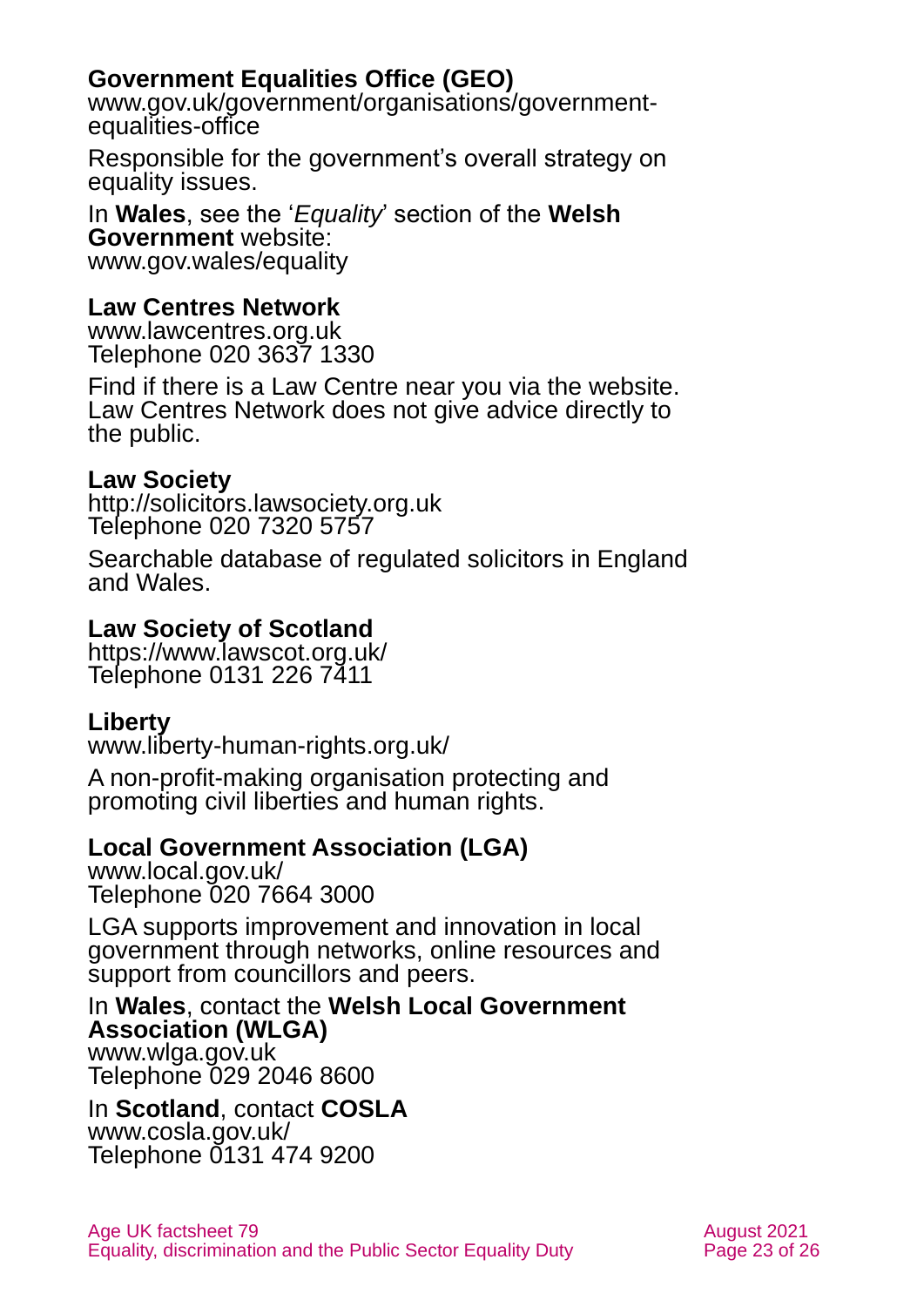#### **Older People's Commissioner for Wales**

[www.olderpeoplewales.com](http://www.olderpeoplewales.com/) Telephone 03442 640 670

An independent voice and champion for older people across Wales, standing up and speaking out on their behalf.

#### **Ombudsman Association**

[www.ombudsmanassociation.org](http://www.ombudsmanassociation.org/index.php)

Ombudsmen deal with complaints from the public about certain public bodies and private services. Their services are free of charge.

### **Scottish Human Rights Commission**

[www.scottishhumanrights.com](http://www.scottishhumanrights.com/) Telephone 0131 244 3550

Independent public body, accountable to the Scottish Parliament. They have a general duty to promote awareness, understanding and respect for all human rights – economic, social, cultural, civil and political – to everyone, everywhere in Scotland, and to encourage best practice.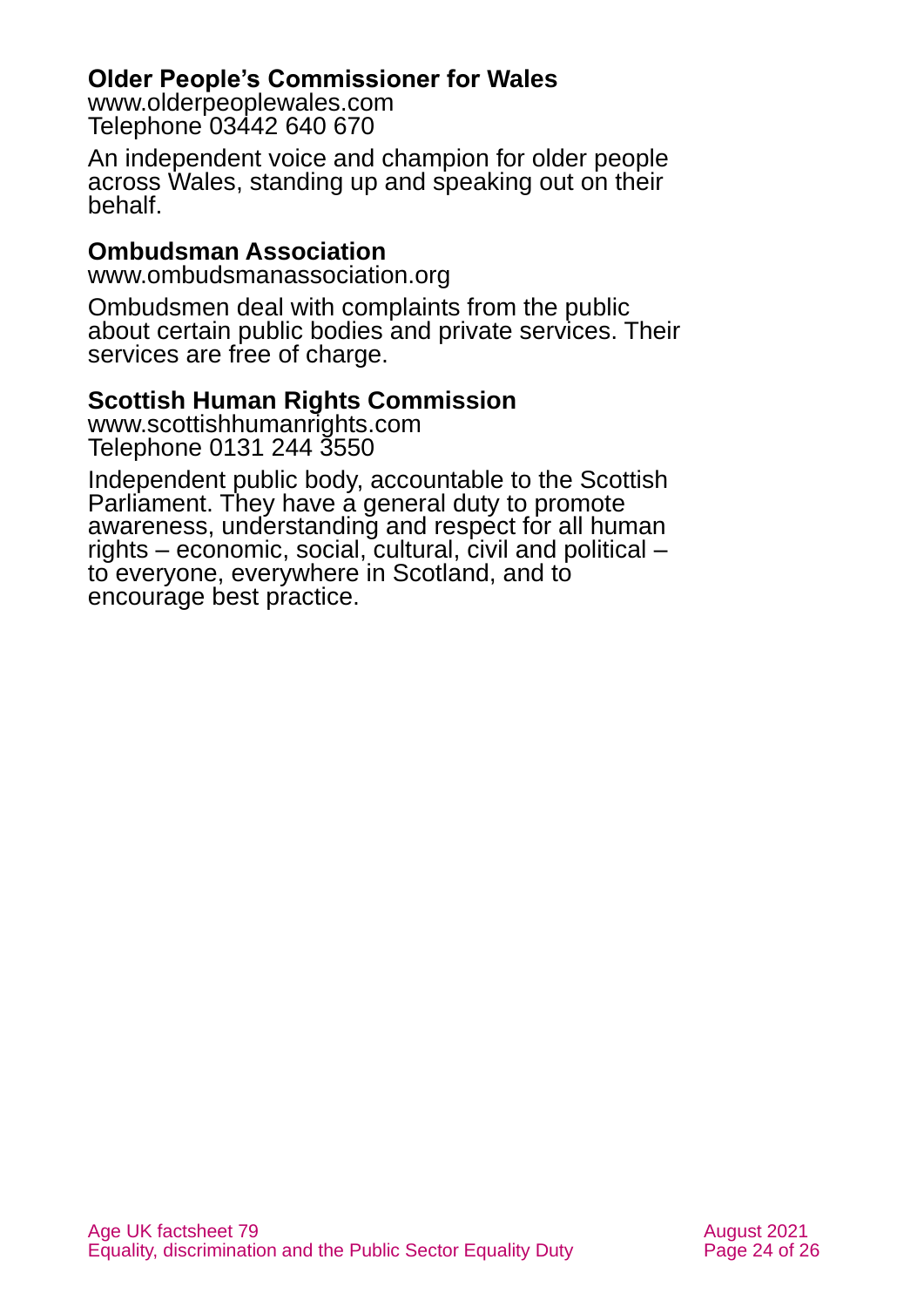# **Age UK**

Age UK provides advice and information for people in later life through our Age UK Advice line, publications and online. Call Age UK Advice to find out whether there is a local Age UK near you, and to order free copies of our information guides and factsheets.

#### <span id="page-24-0"></span>**Age UK Advice**

[www.ageuk.org.uk](http://www.ageuk.org.uk/) 0800 169 65 65 Lines are open seven days a week from 8.00am to 7.00pm

#### **In Wales contact**

#### **Age Cymru Advice**

[www.agecymru.org.uk](http://www.agecymru.org.uk/) 0300 303 4498

#### **In Northern Ireland contact**

#### **Age NI** [www.ageni.org](http://www.ageni.org/)

0808 808 7575

#### **In Scotland contact**

#### <span id="page-24-1"></span>**Age Scotland** [www.agescotland.org.uk](http://www.agescotland.org.uk/) 0800 124 4222

# **Support our work**

We rely on donations from our supporters to provide our guides and factsheets for free. If you would like to help us continue to provide vital services, support, information and advice, please make a donation today by visiting [www.ageuk.org.uk/donate](http://www.ageuk.org.uk/donate) or by calling 0800 169 87 87.